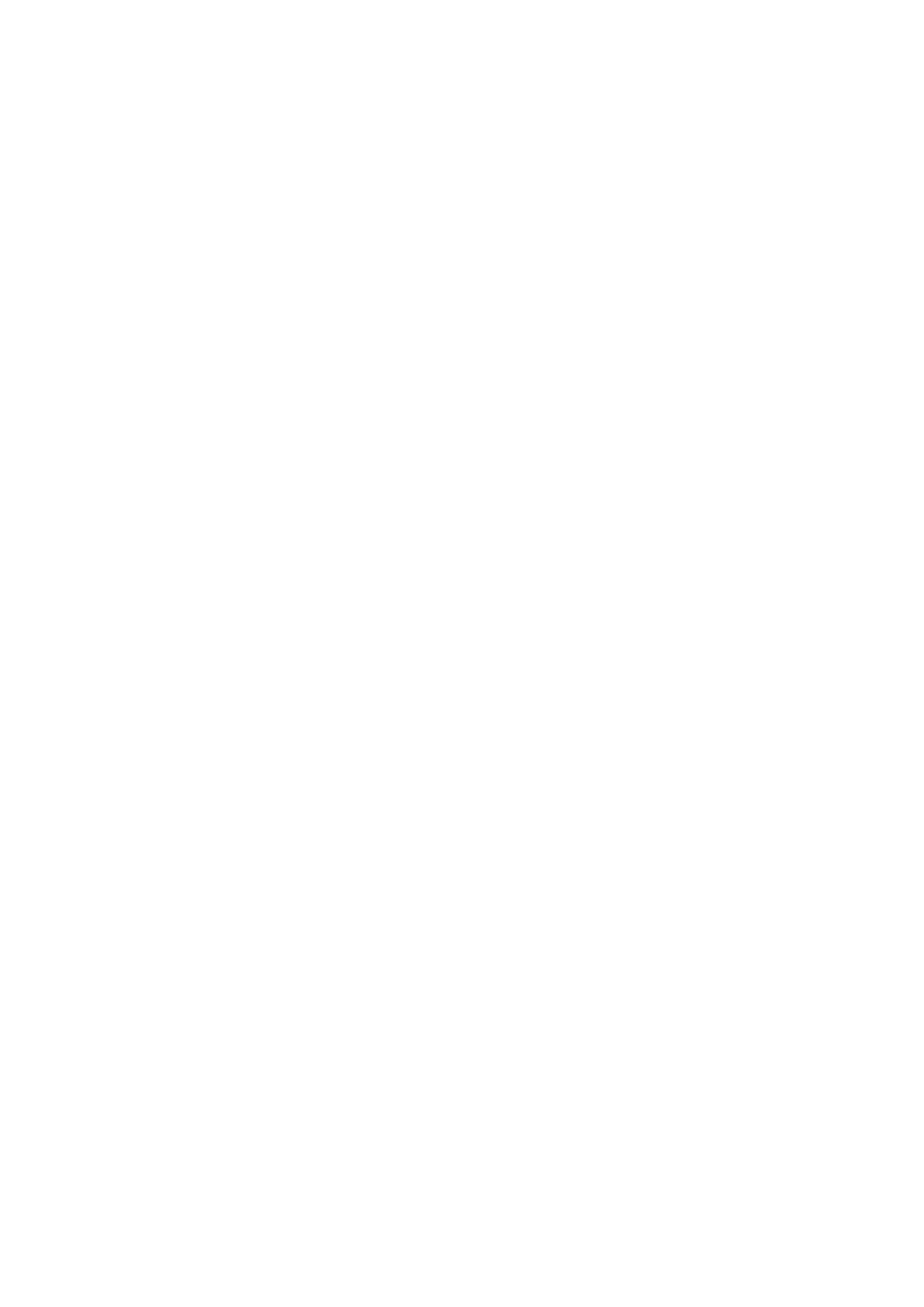*پژوهشنامهٔ انتقادی متون و برنامههای علوم انسانی*، پژوهشگاه علوم انسانی و مطالعات فرهنگی ماهنامهٔ علمی (مقالهٔ علمی ــ پژوهشی)، سال بیستم، شمارهٔ سوم، خرداد ۱۳۹۹، ۹۵–۱۱۴

معرفی، بررسی و نقد کتاب *اخلاق ائودموس* ارسطو (Eudemian Ethics)

حوريه باكويي كتريمي\* حسن فتحي...

#### حكىدە

این مقاله کتاب/*خلاقی ائودموس (Eudemian Ethics*) ارسطو را براساس ترجمهٔ ســر آنتــونی کنی بررسی و نقد میکند. در این مقاله نشان دادهایم که اخلاق در نظـر ارسـطو بـهمعنـای نیک(پستن است و هدف او از نوشتن این اثر یافتن پاسخی بـه چیسـتی زنـدگی نیـک پـا سعادت و چگونگي دست يابي به آن در سنت فضيلتانگارانـهٔ موجـود در فضـاي فلسـفي پیش از زمان خود اوست. ازاین رو، فهم چیستی ماهیت سعادت بـر فهـم ماهیـت فضـیلت مبتنی است. او، پس از بررسی همهجانبهٔ فضائل گونـاگون، نهایتـاً سـعادت را بــه «فعالیــت زندگی کامل برطبق فضیلت کامل» تعریف میکند (۱۲۱۹ الف، ۳۹) و ایــن فضــیلت کامــل فضيلتي دربردارندۀ همۀ فضائل، يعني فضيلت اخلاقي و فضيلت عقلاني، است. مطالعــه و أشنایی با چنین کتابی برای علاقهمندان به پـژوهش هـای اخلاقـی ایـن حسـن را دارد کـه می توانند برخی از مسائل اخلاقے موجـود در جامعــه را از منظـر فضـيلتگرايــی ارســطو مطالعه و بررسی کنند.

**كليدواژهها:** اخلاق، خير، سعادت، فضيلت، نيك و شريف، ارسطو، آنتوني كني.

\* دانشجوی دکتری گروه فلسفه، دانشگاه تبریز (نویسندهٔ مسئول)، h.bakouei@gmail.com \*\* دانشبار گروه فلسفه، دانشگاه تبریز، Fathi@tabrizu.ac.ir

تاريخ دريافت: ٠٩/١٧، ١٣٩٨/٠٩/١٧، تاريخ يذيرش: ١٣٩٩/٠١/٢٤

Copyright © 2018, IHCS (Institute for Humanities and Cultural Studies). This is an Open Access article distributed under the terms of the Creative Commons Attribution 4.0 International, which permits others to download this work, share it with others and Adapt the material for any purpose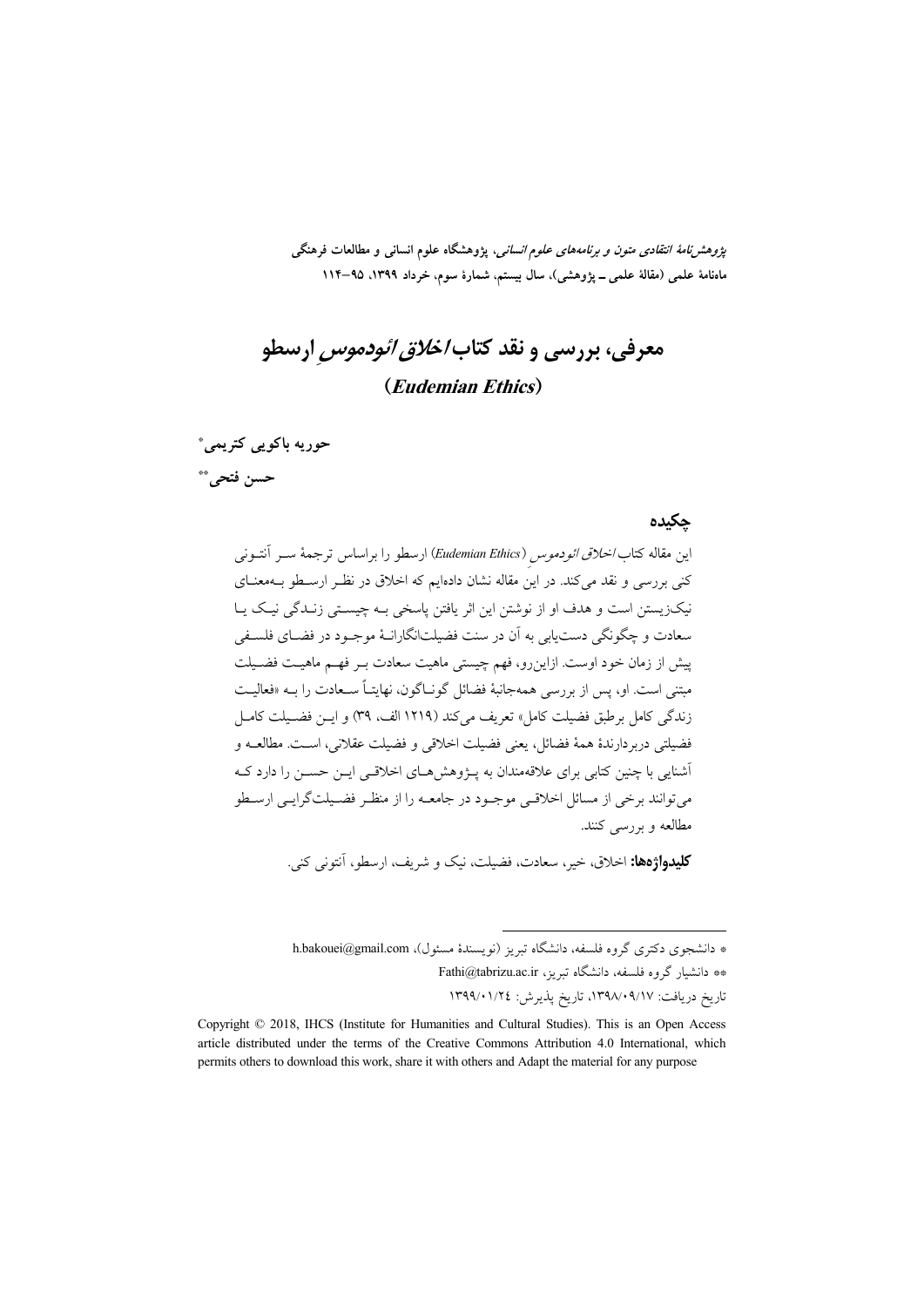#### 1. مقدمه

واژهٔ اخلاق (ethics) ترجمهٔ واژهٔ یونانی «θικός» (ethica) است که خود این کلمـه از کلمـهٔ یونانی «ethos) «ethos) بهمعنای رسم و عادت گرفته شـده اسـت. ازایــزرو، شـاهد آنـیم کـه ارسطو در اخلاق از عادت و تحصیل افعال خاص سخن می گوید. او در اخبلاق مبی کوشید بهترين انسان را كه داراي بهترين عادت ها و افعال است به جامعهٔ يوناني زمان خود معرفيي کند، جامعهٔ یونانیای که اخلاق آنهـا اخــلاق قهرمــانی و برتــریجــویی و افتخــار اســت و افتخار و سربلندي براي اّنان فضيلت بهشمار مي اّيــد. از لحــاظ تــاريخي، ايــن نــوع فرهنـگ قهرماني و افتخارآفريني را مي توان در *ايلياد و اوديسة* هومر دنبـال كـرد. هـر دو اثـر دربـارهٔ قهرمانانی است که خواهان آوازه و شهرتاند، اما این اخلاق قهرمـانی نگرشــی افراطــی بــود که با نگرش ارسطو و پهویژه آموزهٔ حد وسط او سازگاری نداشت.

بهنظر ارسطو، انسان فضیلت مند دریی نیکی است و می کوشد به بیش تـرین خیـر دسـت یابد. این بیش ترین خیر یا خیر نهایی همان چیزی است که ارسطو نام سعادت یا ائودایمونیـا (ευδαιμονία) (eudaimonia) را بر آن نهاده است و محوري ترين بحث تمام آثار اخلاقي او، ازجمله *اخلاق ائودموس، را*اين بحث تشكيل مـىدهـد. بـدين ترتيـب، اخـلاق در انديشـهٔ ارسطو بهمعناى خوببودن و خوبزيستن است و انسان اخلاقى ارسطو انسـانى اسـت كـه به نیکی زندگی میکند.

اندیشههای اخلاقی ارسطو در توافق و هماهنگی با کل فلسـفهاش قـرار دارد. ازایـنرو، مي بينيم كه عمل برطبق عقل، يعني برطبق بهتـرين فعاليـت وجـود انســان، نــزد او فضــيلت بهشمار می]ید، زیرا در نظام فلسفی ارسطو عقل برتـر از حـس اسـت؛ درنتیجـه در اندیشـهٔ اخلاقی او انسان متفکر برتر از انسان شهوتران است.

البته نگاه فضیلتگرایــی در یونــان باســتان پــیش از ارســطو در اندیشــههــای ســقراط و افلاطون نيز ديده مي شود. سـؤال اصـلي بـراي ايـن دو فيلسـوف پرسـش از آرتـه (ἀρητε) (arête) يا فضيلت است. سقراط در محاورات افلاطوني فضيلت را با معرفت يكي مي دانـد و بر أن است هركسي عمل بدي انجام دهد از روى جهالت است. اما ارسطو بـر جنبـهٔ عملـي اخلاق تأكيد مي كند؛ ازاين رو نزد او فضيلت بـهخـودي<ود ارزشــي نـدارد، بلكـه فعاليـت فضیلتمندانه ارزش مند است. برای این که به بهترین نحو اخلاقبی باشـیم در وهلـهٔ نخسـت باید درک درستی از مفاهیم سعادت و فضیلت و هر آنچه این مفاهیم متضمن آنهــا هســتند داشته باشیم. بدین ترتیب، ارسطو در رسالهٔ *اخلاق ائودموس* میکوشد تا تمام این مســائل را بررسی و ارزیابی کند تا از این طریق به ما نشان دهد که سعادت حقیقتاً به چه معناست.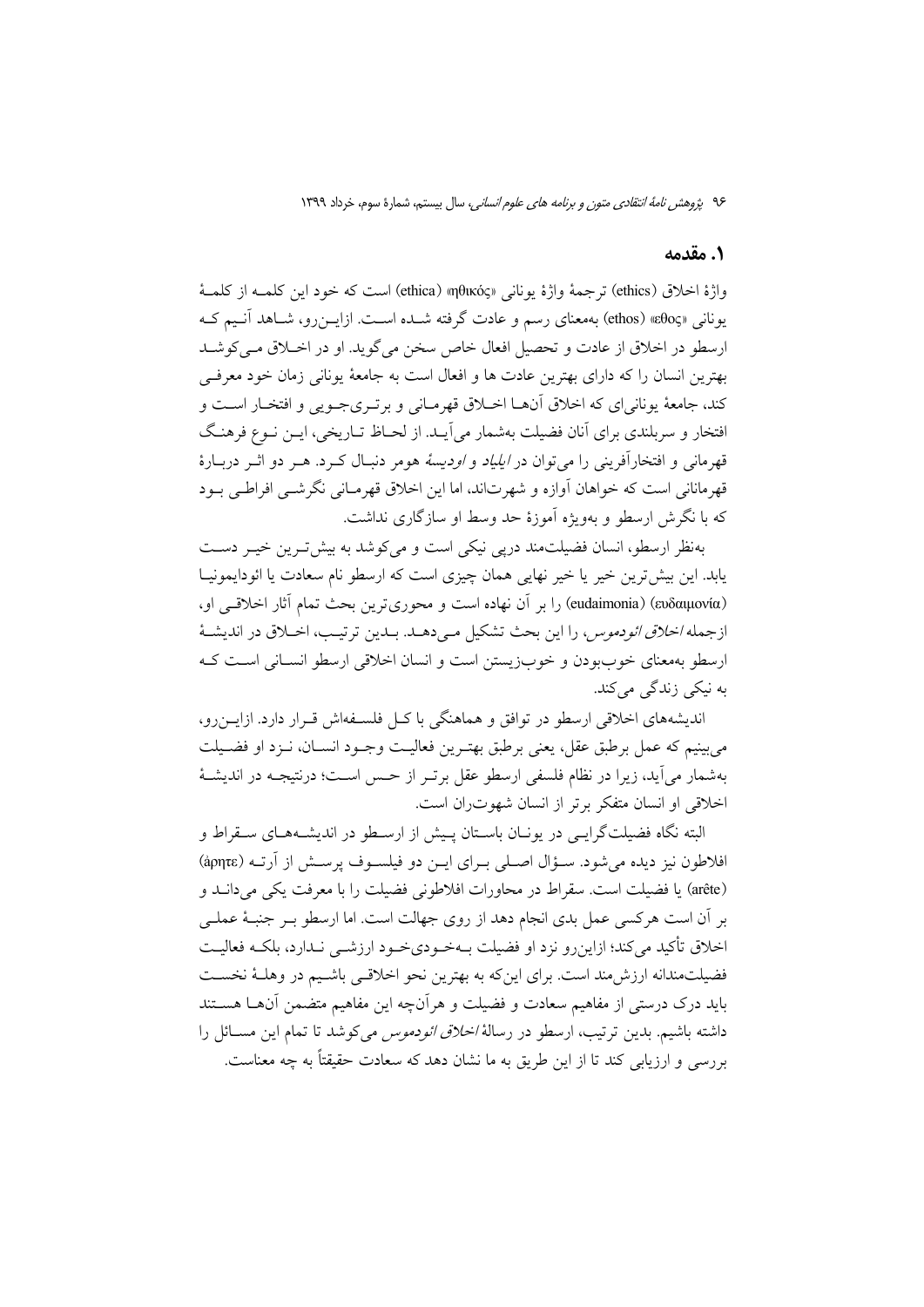پیش از معرفی کلی اثر، جایگاه این اثر را در مقایسه با دیگر آثار اخلاقی ارسطو بررسبی می کنیم. درمیان چهار اثر اخلاقی بهجایمانده از ارسطو، مهــمتـرین و شــناختهتـرین اثـر او *اخلاق نیکوماخوس* است که مهمترین بحث اَن را سعادت یا زندگی نیک تشکیل مـی دهـد. او، بهمنظور فهم ماهيت سعادت، بحث فضيلت را بهمثابهٔ بهترين فعاليت نفس مطرح ميكنـد و از رهگذر آن سعادت را با بهترین فضیلت، یعنی تفک نظـری، یکـی مـی گیـرد. بـرخلاف کتاب *اخلاق نیکوماخوس،* رسالهٔ *اخلاق ائودموس* برای سالیان متمـادی چنـدان موردتوجـه يژوهندگان اخلاق ارسطو نبـوده اسـت و حتـي اصـلاً بـهعنـوان اثـر او شـناخته نمـي شـد، درحالی که الگوی اخلاقی مطرح شده در *اخلاق نیکوماخوس* بر این کتاب نیـز حـاکم اسـت. اما امروزه این نگاه از بین رفته است و پژوهندگان اندیشهٔ اخلاق ارسطویی برای فهم دقیـق و كامل ترى از اين انديشهها به اين رساله نيز مراجعه مى كنند.

توجه به رسالة *اخلاق ائودموس* ارسطو بهمثابهٔ اثری معتبر و اصیل ضرورت ترجمهٔ ایــن اثر را در پی داشت. برای همین، از ایــن اثــر ترجمــههــای گونــاگونی بــه زبــان انگلیســی و فرانسوی صورت گرفته است؛ برای مثال، در زبان انگلیسی میتوان بـه سـه ترجمـه اشـاره کرد: نخستین ترجمه را سر آنتونی کنی در سـال ۲۰۱۱ انجـام داده اسـت. دو سـال بعــد، در سال ۲۰۱۳، پیتر سمپسن و بعد از مدتی، در همان سال ۲۰۱۳، برد ایـن وود و رافائـل ولـف این رسالهٔ ارسطو را ترجمه کردهاند. ۱

در این نوشته می کوشیم رسالهٔ *اخلاق ائودموس* را براساس ترجمهٔ آنتونی کنبی بـه زبــان انگلیسی نقد و ارزیابی کنیم. البته در مواردی، مثل ارزیابی خــود ترجمــه، بــه اصــل اثــر نیــز مراجعه کردهایم.

# ٢. معرفي کلي اثر و مؤلف

كتاب *اخلاق ائودموس (Eudemain Ethics*) بهقلم ارسطو (Aristotle) و ترجمــهٔ أنتــونى کنی (Anthony Kenny) به زبان انگلیسـی در ۲٤۰ صـفحه بــا جلــد شــوميز و از ســوی انتشارات اَکسفورد در سال ۲۰۱۱ منتشر شده است. انتشار این کتـاب درذیـل مجموعـهٔ «Oxford World's Classics» با هدف معرفي انديشههاي اخلاقـي ارسـطو در رسـالة *اخـلاق ائودموس ص*ورت گرفته است.

کتاب *اخلاق ائودموس* در قطع وزیری است. زمینهٔ طرح روی جلـد قهـوهای کــمرنـگ است و در آن تصوير انسان متفكر نيمه همنهاي وجود دارد. عنوان اصلي كتاب يعني *اخــلاق*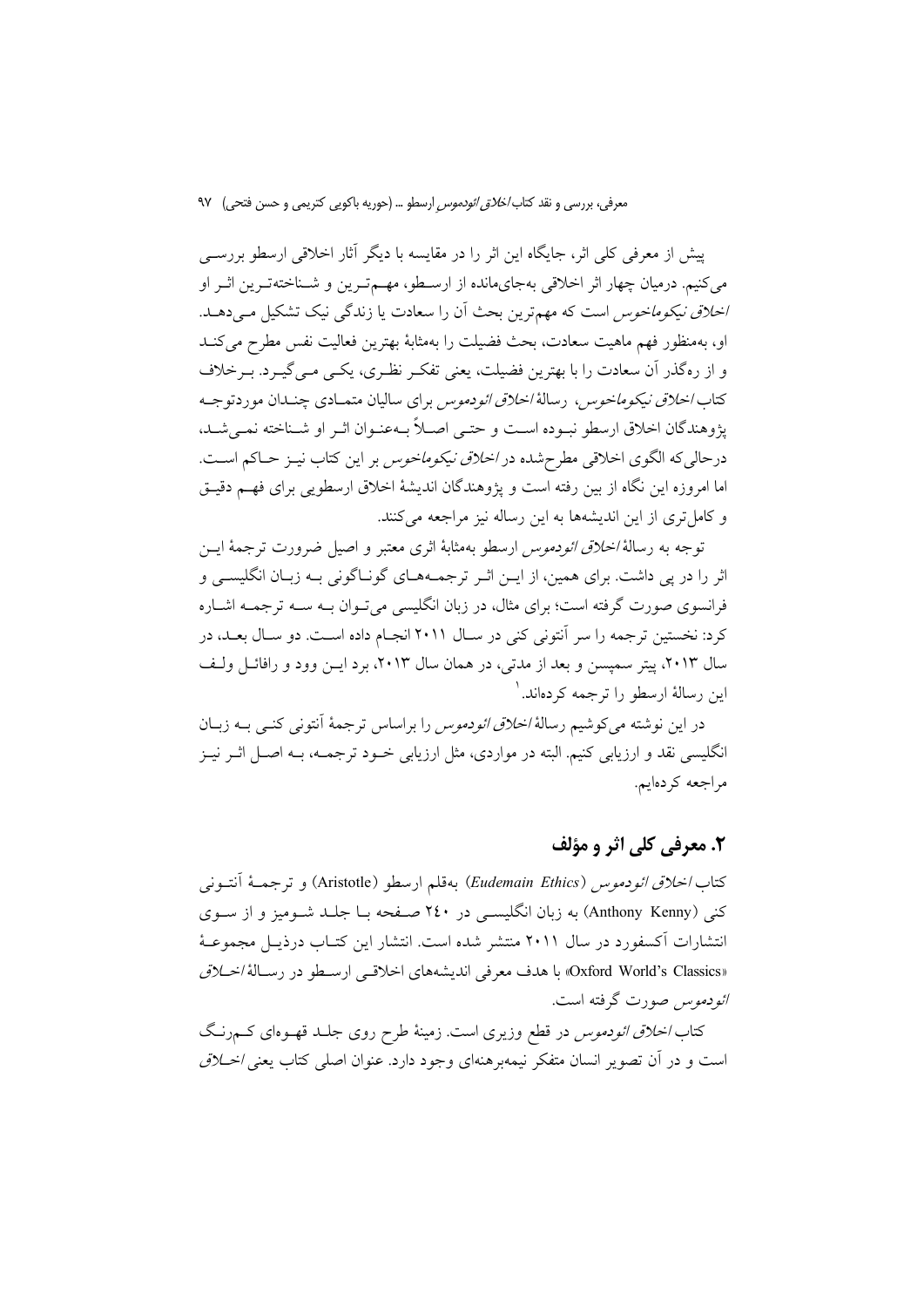*ائودموس* با قلم درشت و با رنگ سیاه در قسمت پایین کتاب حروفچینــی شــده اســت. در قسمت بالای این عنوان نام ارسطو با رنگ قرمز و در قسمت پایینتر نـام متــرجم بــا قلمــی ریزتر از عنوان اصلی و با رنگ سبز حروفچینی شده است. مشخصات كتاب شناختي اثر عبارت است از:

Aristotle (2011), Eudemian Ethics, trans. Anthony Kenny, New York: Oxford **University Press.** 

این کتاب ۲٤٠صفحهای شامل ١٤٦ صفحه ترجمهٔ انگلیسی متن یونانی کتـاب/*خـلاق ائودموس* ارسطوست. صفحهشماری آن همانند دیگـر آثــار ارســطو بریایــهٔ صــفحهشــماری *ویرایش انتقادی* ایمانوئل بکَر <sup>۲</sup> اسـت. صـفحهشـماری بکَـر شـیوهٔ معمـول اسـتناد بـه اَثــار ارسطوست که در تمام نسخههای امروزی و ترجمههای آثار ارسطو بهکـار گرفتـه مـیشـود. این نوع صفحهشماری شامل دو عدد و دو حرف الف و ب است. یک عـدد نشــاندهنـدهٔ شمارهٔ صفحهٔ نسخهٔ یونانی است. هر صفحه شامل دو ستون است که بـا دو حـرف الـف و ب نشان داده می شوند. عدد دیگر نشاندهندهٔ شمارهٔ خط است کــه بــهطـور معمــول در هــر ستون یک صفحه شامل ۲۰ تا ٤٠ خط است. برپایهٔ ایــن نــوع صــفحهشــماری، مـتن رســالهٔ *اخلاق ائودموس* از فقرهٔ ۱۲۱۶ الف ۱ شروع میشود و با فقرهٔ ۱۲٤۹ ب ۲۳ پایان میbیابد.

۲۹ صفحهٔ آغازین کتاب، که با حروف لاتینی vii تا xxxv شمارهگذاری شـده اسـت، بـه مقدمهٔ مترجم، نکاتی دربارهٔ متن و ترجمه، دوران حیات ارسطو و طرح کلی اثـر اختصــاص يافته است. درادامه، متن اصلي رسالهٔ *اخلاق ائو دموس* در قالـب هشـت کتـاب (بخـش) بــا عناوین فرعی (که تعدادشان در هر کتابی متفاوت است) ارائه می شود و با توضیحاتی کـه در انتهای کتاب دربارهٔ هریک از بخشها و فقرات آمده است و واژهنامهٔ اصـطلاحات کلیــدی و نمایهای که مترجم به کتاب افزوده بهیایان میرسد.

چنانکه گفتیم، متن اصلی کتـاب دارای هشـت بخـش (کتـاب) اسـت کـه بـهتر تيـب عبار ت|ند از :

١. بخش يا كتاب اول «سعادت و خير اصلي» شــامل هشــت عنــوان فرعــي: ١. ســعادت شريفترين، بهترين، و لذتبخش ترين خيرهاي انسان؛ ٢. ماهيت سعادت و پيش شرط هــاي أن؛ ٣. عقايد موجود درخصوص سعادت؛ ٤. سه قسـم زنـدگي فلسـفي، فضـيلتمندانــه، و لذتبخش؛ ٥. عقايدي درخصوص آنچـه شايسـتهٔ زنـدگي اسـت؛ ٦. شـيوهٔ يــژوهش؛ ٧. يزر گπرين خبرهاي انسان؛ ٨. خبر اصلي چيست؟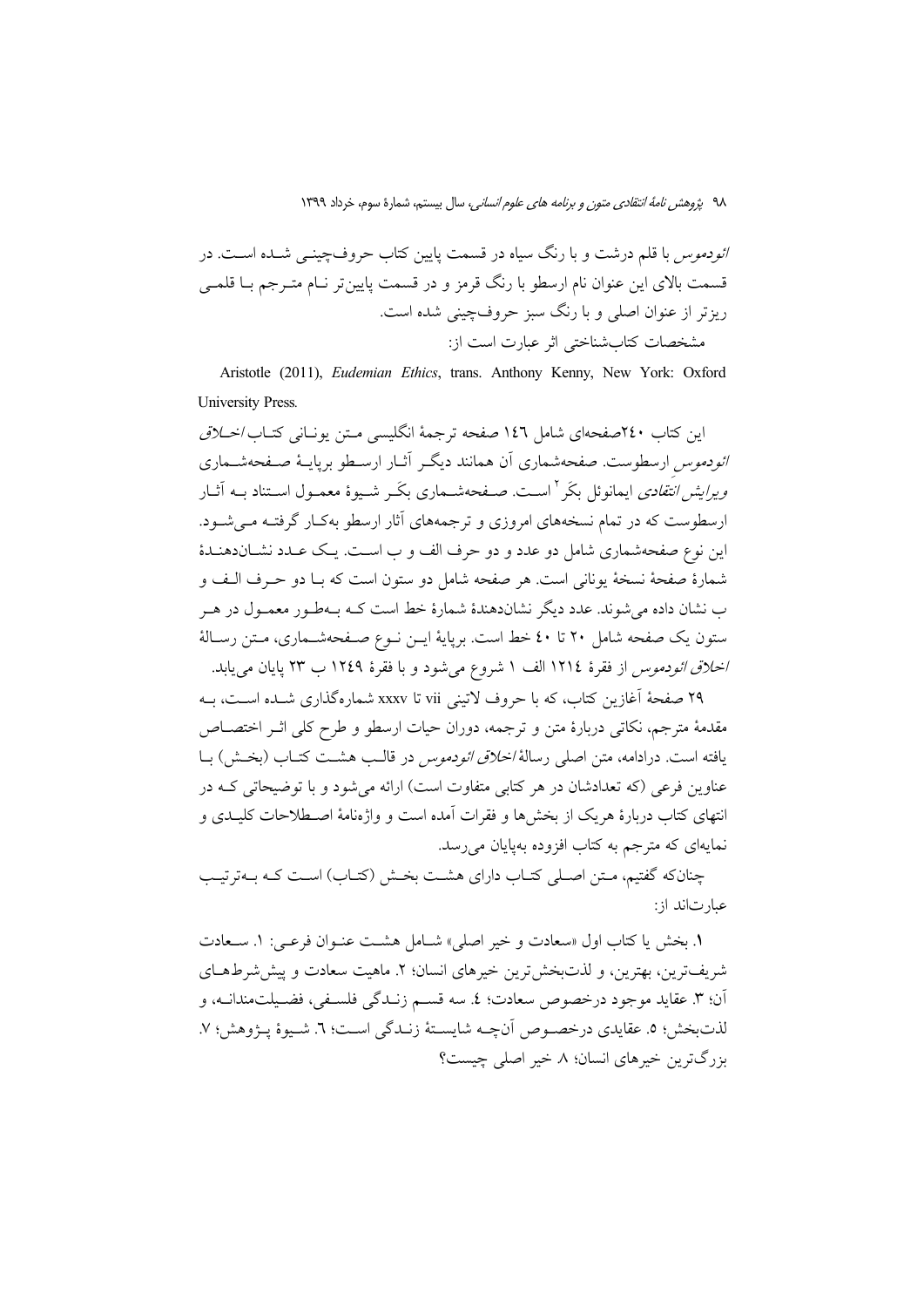۲.کتاب دوم «فضیلت،آزادی، و مسئولیتیذیری» شامل یازده عنوان فرعی: ۱. سـعادت و فضائل اخلاقي و عقلاني؛ ٢. صفات، قبوا، و انفعـالات؛ ٣. فضـيلت بـهمثابـهٔ حـد وسبـط؛ ٤. فضيلت و لذت و الـم؛ ٥. ملاحظـات بـيش تـر دربـارهٔ حـد وسـط؛ ٦. قـدرت انسـان و مسئوليتپذيري؛ ٧. اختيـار و ضـد آن؛ ٨. اختيـار، انتخـاب، واجبـار؛ ٩. تعريـف ديگـري از اختيار و عدم اختيار؛ ١٠. انتخاب أكاهانه؛ ١١. فضيلت، غايات، و حد وسط؛

٣. كتاب سوم «فضائل اخلاقي» شامل هفت عنوان: ١. شجاعت؛ ٢. اعتدال و عدم اعتدال؛ ٣. مهرباني و سنگدلي؛ ٤. آزادگي؛ ٥. فخر؛ ٦. عظمت؛ ٧. ديگر صفات خوب و بد؛

۴. کتاب چهارم «عدالت» شامل دو عنوان کلی: ۱. ماهیت و حوزهٔ آن: بهمعنای یک حــد وسط. ذيل اين عنوان هفت عنوان فرعي آمده است كه در آنهـا بــه بررســي انــواع عــدالت ازجمله عدالت قانونی و عدالت بهمعنای تساوی پرداخته شده اسـت؛ ۲. عــدالت و انتخــاب که درذیل آن چهار عنوان فرعی وجود دارد؛

۰. كتاب ينجم «فضائل عقلاني» تحت سيزده عنــوان فرعــي: ١. فضــيلت عقلــي و اقســام عقل؛ ۲. میل درست و حقیقی؛ ۳. شناخت علمی امر ضروری و سـرمدی؛ ٤. هنـر ـــ دانــش ساخت چیزها؛ ٥. حکمت عملی ــ دانش مرتبط با غایات زندگی انسان؛ ٦. عقل ــ آگــاهی از اصول نخستين علم؛ ٧. نظر، عقل، و علم؛ ٨. حكمت عملي و علــم سياســت؛ ٩. مهــارت در انديشه؛ ١٠. قضاوت و مهارت انتقاد؛ ١١. معناي متعارف اخلاق. اين سه عنوان اخيـر تحـت عنوان كلي فضائل عقلاني فرعي بررسي مي شوند. دو عنــوان ديگــر بــه بحــث درخصــوص رابطهٔ حکمت عملی و نظری اختصاص می یابد؛

۶. کتاب ششم «خویشـتنداری و عـدم خویشـتنداری: لـذت» شـامل دو عنـوان کلـی. ۱. خویشتنداری و عدم خویشتنداری که درذیل آن ده عنوان فرعی قرار دارد که به مسـائلی چون عقاید رایج دربارهٔ این دو مؤلفه، حدود و قلمروی عدم خویشتنداری، و نسبت آن بـا بیعدالتی و عقل پرداخته میشود؟۲. لذت که تحت اَن چهار عنوان فرعی قــرار دارد و در اَن مسائلي چون نظريات مخالف لذتگرايي، نسبت لذت و خير، خير نهايي، و لذايذ جســماني بررسي مي شوند؛

۷. کتاب هفتم «دوسـتـی» شـامل دوازده عنــوان فرعــی: ۱. ماهیــت دوسـتـی؛ ۲. مبــانـی دوستي: فضيلت، منفعت، يا لـذت؟ ٣. دوستي و برابـري؛ ٤. دوسـتي ميـان نابرابرهـا؛ ٥. دوستی و همانندی؛ ٦. خوددوستی؛ ٧. دوستی، توافق، و حسننیت؛ ٨ صـاحبان خیــر و ذي نفعها؛ ٩. دوستي و عدالت؛ ١٠. دوستي اجتماعي؛ ١١. مسائل خـاص دربـارة دوسـتي؛ ١٢. دوستي و خودبسندگي؛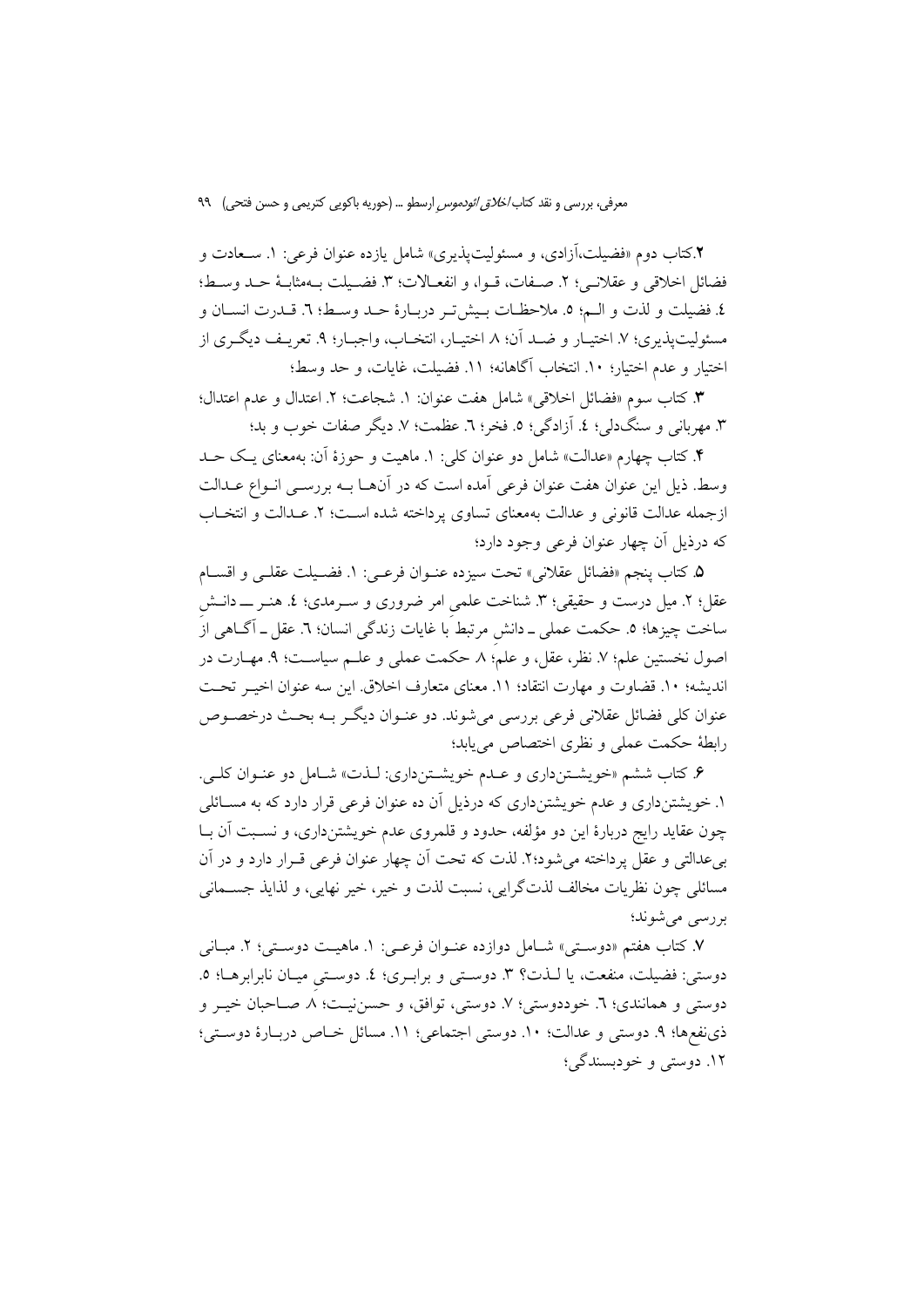٨ كتاب هشتم «فضيلت، معرفت، شرافت و سعادت» شامل سه عنوان فرعي: ١. فضـيلت و معرفت؛ ٢. شانس، بخت نيک، و سعادت؛ ٣. فضيلت کامل و شرافت.

اما دربارهٔ نویسندهٔ خود اثر خیلی لازم نیست سخن بگوییم: ارسطو یکی از بـزرگتـرین فیلسوفان و دانشمندان یونان باستان است که در سال ۳۸٤ پیش از میلاد یعنی یانزده سال بعد از مرگ سقراط در استاگیرا بهدنیا آمد. در ســن هفــدهســالگی (ســال ٣٦٧ پ م) بــه آکــادمی افلاطون در آتن پیوست و تا زمان مرگ افلاطون در سال ۳٤۷ پیش از میلاد بهمـدت بیســت سال در آنجا ماند. نوشتهها و آثارش دربردارندهٔ موضوعات متعددی ازجمله منطق، فیزیـک، متافیزیک، اخلاق، سیاست، زیباییشناسی، شعر و موسیقی، خطابه، و زیستشناسی است. او این موضوعات را از یکدیگر تفکیک کرد و درخصوص نسبت آنها با یکدیگر نیز سـخن گفت. ازاین رو، نزد او می توان نخستین نظام جامع و کامـل از فلســفه را مشــاهده کــرد. آثــار ارسطو را میتوان به دو صورت در نظر گرفت: برخی از آثاری که در زمان حیـات او انتشـار یافته بود بیش تر برای مخاطبان عام نوشته می شده که امـروزه از آنهــا چنــدان چیــزی بــاقی .<br>نمانده است؛ اما برخی دیگر از نوشـتههــا شــامل رســالههــایی اســت کــه بــرای اســتفاده در كلاس هاي درس او نوشته شدهاند و تقريباً همهٔ آنها باقي ماندهاند. رسائل اخلاقـبي ارســطو، كه *اخلاق ائودموس* نيز جزء آنها بهحساب مي[يد، درزمرهٔ اين دسته آثار قرار دارند. ارسطو در نگارش آثار گوناگون شیوهای خاص خود را بهکار می گیرد. او ابتدا علم شناسبی مبی کنـد. به این معنا که کلیاتی از آن علم ارائه می کند و سپس آرای پیشـینیان را در چهــارچوب نظــام فکری خود گزارش و نقد و ارزیابی می کند. درنهایت، اندیشههای خود را بـهطـور مبسـوط ارائه می کند. ارسطو در تمام آثار خویش نگاهی غایتگرایانه دارد و برمبنای آن اندیشـههـای خود را بیان میکند. درواقع، ارسطو در اخلاق با عمل سروکار دارد، با عملی که انسان را بـه خير رەنمون مي شود؛ هرچه به حصول خير يا غايت انسان منجر شود عمل درسـتي بـراي او خواهد بود. آشنایی علاقهمندان فلسفهٔ ارسطو با سبک نگارشی آثار و محتوای نوشتههـای او میتواند به آنها کمک کند تا با سهولت بیشتری به فهم اندیشههای او دست یابند.

## ۳. تحلیل بیرونی و خاستگاه اثر

اگر به زمینه و زمانهٔ کتاب نظری بیفکنیم خواهیم دید ک4 اندیشـیدن دربـارهٔ مبـادی اخــلاق نخستین بار در قرن پنجم پیش از میلاد شروع شد و این بهعلت نیازی بود کـه جامعـهٔ آتــن پیدا کر ده بو د،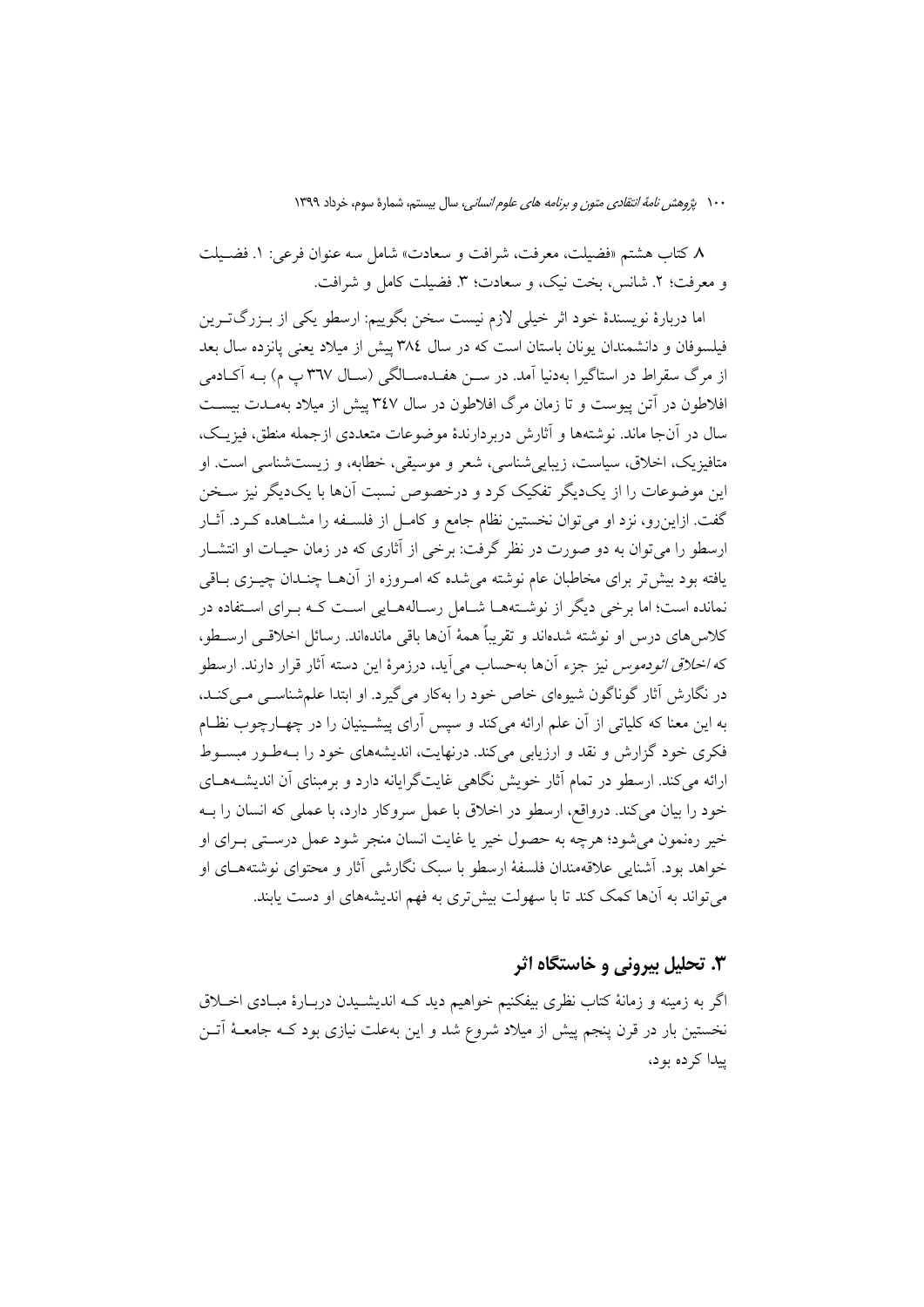«زیرا آتن بهدلیل فتوحاتی که بهدست آورده بود توسیعه یافتیه و بیرای ادارهٔ خبود نیازمنید مدیرانی لایق بود و برای تربیت این مدیران تعلیمات موجود کافی نبودند. ازاین رو، مربیـان و متفکران جدیدی بهنام سوفیستها ظهور یافتند که کارشان تربیت جوانان بـرای ادارهٔ امور سیاسی بود. اینان نخستین کسانی بودند که بهجای پژوهش در زمینهٔ مسائل طبیعی، مسائل انساني ازجمله اخلاق را موضوع انديشة خود ساختند» (لطفي ١٣٨٥: ٧-٨).

همزمان با سوفیستها، سقراط و سپس افلاطون کوشیدند تا اخلاق را برپایهٔ اصـول کلـی|ی بنا كنند. انديشههاي اخلاقي اين دو فيلسوف را مي توان درضمن رسالههاي متعـددِ افلاطـون ازجملـه *يروتـاگوراس، لاخـس*، و *منـون* جسـتوجـو كـرد. يـس از آنهـا، ارسـطو بـراي نخستینبار آثاری منسجم دربارهٔ اخلاق پدید آورد که می توان آنها را چنین برشمرد: *اخلاق* نيكوماخوس (Nicomachean Ethics)، اخبلاق ائو دميوس (Eudemian Ethics)، اخبلاق كبيير (Magna Moralia)، و فضائل و رذايل (On Virtues and Vices). "

همانطورکه پیش تر گفتیم، فهم دقیق و کامـل اندیشــههـای اخلاقــی ارسـطو بــا مــدنظر قراردادن تمام آثار اخلاقی او ازجمله *رسالهٔ اخلاق ائودموس* ممکن می شود. رسـالهٔ *اخــلاق نیکوماخوس* برای سالیان متمادی بهعنوان تنها اثر اصیل ارسطو شناخته شده بود، امـا امـروزه يژوهندگان اخلاق ارسطو به رسالهٔ *اخلاق ائودموس* بهعنوان يكي از مهمترين آثــار او توجــه دارند و حتی آن را همهایه با *اخلاق نیکوماخوس* در نظر می گیرنــد. ارســطو در ایــن رســاله مي كوشد تا نشان دهد انسان اخلاقي كيست و چه خصوصياتي دارد.

اما بايد ديد اخلاق براي ارسطو به چه معناست؟ پرسش اصلي اخـلاق ارسـطو چيسـتي سعادت یا زندگی نیک برای نوع بشر است که از طریق عمل فضیلتمندانه بهدست مـی]یـد. البته اين پرسش دغدغهٔ فيلسوفاني چون سقراط و افلاطون نيز اسـت. سـقراط در محـاورات افلاطوني معرفت را با فضيلت يكبي مبي گيـرد (افلاطـون ١٣٨٠: ٨٧) و بــهنظـر او فضـيلت ارزش مندترین داراییای است که انسان می تواند داشته باشد. ارسطو نیز در همین سنت قـرار دارد؛ ازاین رو او نیز همان نوع پرسش را می پرسد و از همان مفاهیمی استفاده می کند کـه در انديشهٔ سقراط و افلاطون مشاهده مي كنـيم. البتـه او ايــن مســائل را درجهـت نظـام فلســفي خودش شرح میدهد و تفسیر میکند.

### ٤. تحليل دروني

در تحلیل اثر لاجرم باید شمهای از محتوای کتاب را برای خواننده بازگو کنیم تا بهتـر بتوانــد نگاه غايتگرايي و فضيلتگرايي ارسطو را در بررسي مطالب دريابد. دغدغه و هدف اصــلي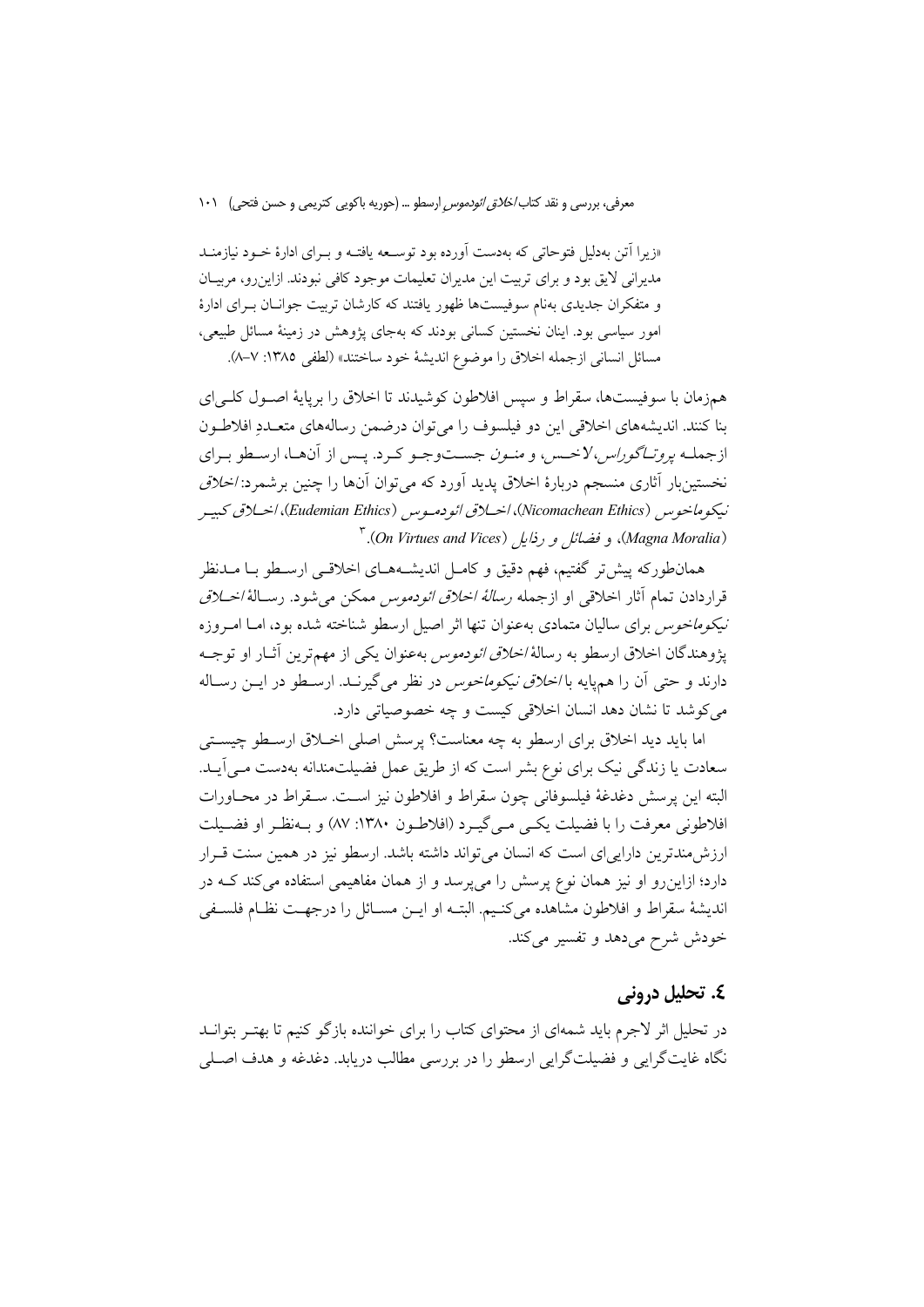ارسطو در این رساله این است که بـه ایــن پرســش کــه «چــه چیــزی و چگونــه زنــدگی را شایستهٔ زیستن میکند» (١٢١٤ الف) پاسخ بگوید. او این مسـئله را درضـمن هشـت کتـاب (بخش) بررسی میکند. سه کتاب از هشت کتاب این رساله یعنی کتابهای چهـارم، پــنجم، و ششم با سه کتاب پنجم، ششم، و هفتم *اخلاق نیکوماخوس* مشترکاند. اما ارسـطو پــارهای از مسائل کتابهای دوم، هفتم، و هشتم *اخلاق ائودموس* را بهشـیوهای متفـاوت بـا مباحـث *اخلاق نیکوماخوس ب*ررسی میکند. او در رسالهٔ *اخلاق ائودموس نقش س*ـعادت و آنچــه را که سعادت شامل آن می شود و عوامل گوناگونی را کـه در آن دخیـل|نــد بررســی و تحلیــل مي كند، عواملي چون فاعل انساني، ارتباط ميان عمــل و فضــيلت، و خــود مفهــوم فضــيلت. ارسطو فضائل اخلاقی و عقلانی را صورتبندی میکند و البته از نقش دوستی و لـذت در ایجاد زندگی نیک نیز غافل نمیماند. اینک مختصری از محتوای تکتک کتابها:

كتاب اول: بحث ارسطو در كتاب *اخلاق ائودموس،* بـرخلاف *اخــلاق نيكومــاخوس* كه با خير آغاز شده است (١٠٩٤ الف)، با بحث از مفهــوم ســعادت (happiness) آغــاز می شود و او آن را شریفترین ( the noblest)، نیکترین (the best)، و لذت بخش تیرین (the most pleasant) امور بهشمار می آورد ( ١٢١٤ الف، ٧). او، بهمنظور روشن كـردن مفهـوم سعادت، چیستی زندگی خوب و چگونگی دست پایی به آن را ارزیابی می کند. برای ایــن کــه چیزی مصداق سعادت و خواستنی ترین چیز باشد بایـد شـامل فضـیلت، حکمـت، و لـذت باشد (همان:۳۰-۳۳). اما این که درمیان این سه کدامیک بزرگترین خیر است میـان مردمـان اختلاف نظر وجود دارد و حتی عدهای آمیختهای از این سه را بـزرگتـرین خیـر مـیداننـد. بهنظر ارسطو، ازآنجاكه برپايهٔ اين خيرها مي توان به زندگي نيک دست يافت، نخسـت بايــد «میان عناصر سازنده و شروط ضروری زنـدگی نیـک فـرق بگـذاریم» (همـان: ١٢١٤ ب، ١٥-٢٥). ازاين رو، او بهمنظور تمايز ميان اين دو انواع خير را بررسي مي كند.

كتاب دوم: ارسطو بهمنظور دست يابي به سعادت ماهيـت خيـرهـاي ســه گانــهٔ فضــيلت، حکمت، و لذت را بررسی می کند. نخست خیرها را به دو خیر بیرون از نفس آدمـی و خیــر درون نفس تقسیم میکند و سپس خیرهای درونی نفس ازجمله فضیلت، حکمـت، و لـذت را مطلوبتر از خیرهای بیرونی چون خیرهای بدنی در نظر می گیرد و معتقـد اسـت درمیـان اينها فضيلت بيش تر مرتبط با سـعادت اسـت. «درميـان محتـوا و درونيـات نفـس فعاليـت بهترين است و فعاليت هرچيـزي فضـيلتش اسـت» (١٢١٩ الـف، ١٩-٢٠). هـمچنـين، او سعادت را بهترین و عالی ترین خیــر درمیــان ملکــات و فعالیــت موجــود در نفــس در نظــر مي گيرد. پس سعادت بهمثابهٔ بهترين چيز همان فعاليت نفس خــوب و چيــزي كامــل اســت.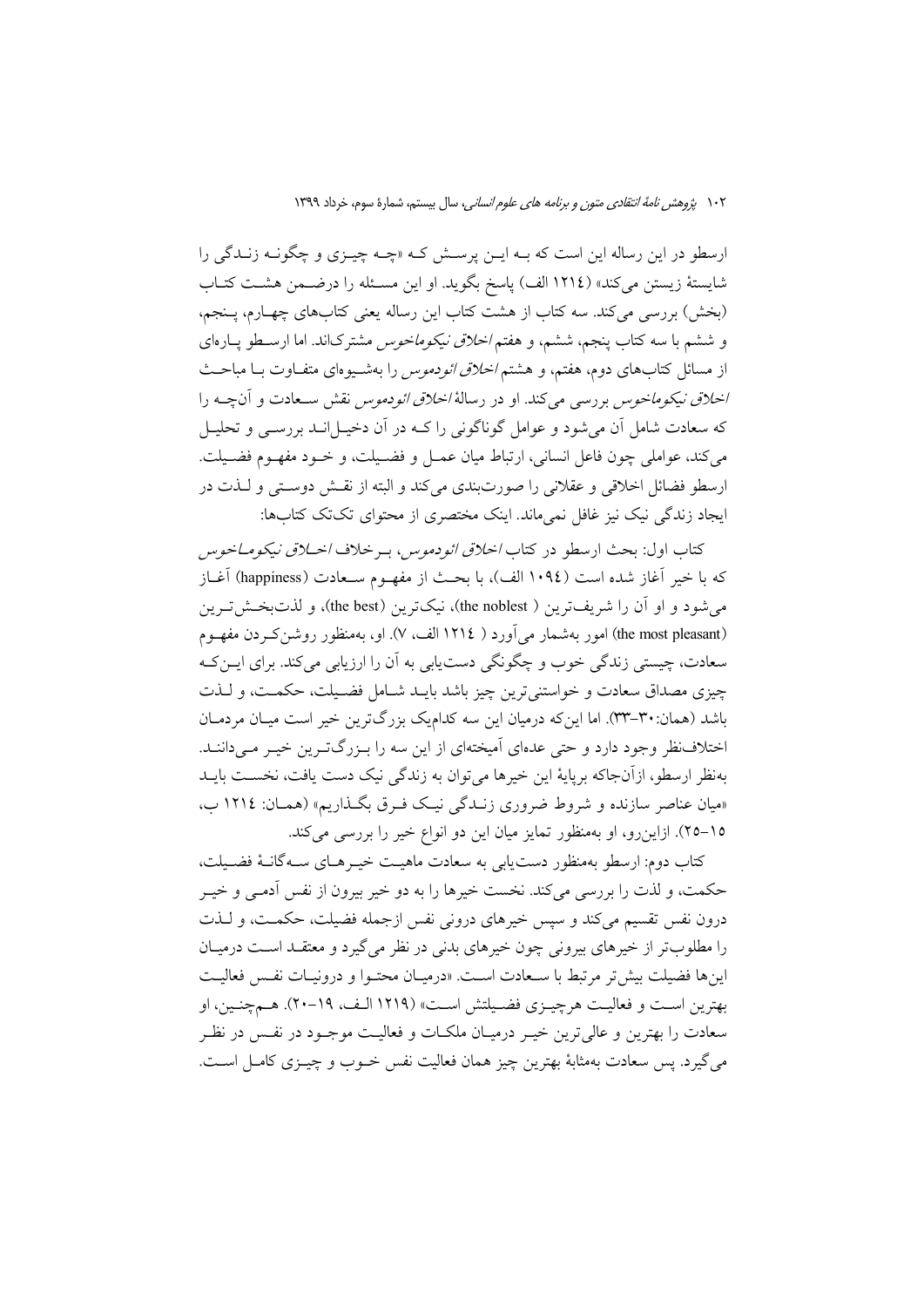ارسطو در این اثر نیز همانند *اخلاق نیکوماخوس،* با درنظر گرفتن سعادت بهمثابـهٔ امـری که مرتبط با فضیلت است، به جستوجوی فضیلت باتوجهبه قـوای نفـس برمـی آیــد و متناظر با دو جزء عقلانی و غیرعقلانی نفس دو قسم فضـیلت، یعنـی فضـیلت عقلانـی (intellectual virtue) و فضـيلت اخلاقـي (moral virtue)، را مطـرح مـي كنـد. او فضـيلت اخلاقی را همان حد وسط (mean) دانسته که میان دو حد افراط و تفریط بهمثابـهٔ رذیلـت قرار گرفته است (۱۲۲۱ الف، ۱–۱۳). همچنین، بهنظر او عملی فضـیلتمندانـه اسـت کـه براساس اراده (voluntariness) و نه از روی اجبار انجام شود. او اراده را مبدائی (آرخــهای) برای عمل فاعل اخلاقی در نظر می گیرد.

كتاب سوم: ارسطو در اين كتاب (١٢٢٨ الف، ١٨–١٢٣٣ ب، ١٥)، ضمن ارائــهٔ فهرســتـي از فضائل اخلاقی، هریک از آنها را جداگانه بررسی مـیکنـد. از ایـن فضـائل مـیتـوان بـه شـــجاعت (courage)، يو هيزكـــاري (temperance)، و عـــدم يو هيزكـــاري (intemperance). بزرگـواري (gentleness)، سـخاوت (liberality)، عــزت نفـس (افتخــار) (pride)، و بزرگــي (magnificence) اشاره کرد. تمام این فضائل حد وسط میان دو رذیلتاند کـه از روی اراده و بهنحوى آزادانه انتخاب شدهاند. درواقع، فضائل موردنظر ارسطو حد وسط دو حـد افــراط و تفريطاند، مثلاً شجاعت حد وسط بي باكي است. انتخاب حد وسط نيز بايــد براســاس عقــل سلیم هرکسی در هر موردی صورت بگیرد.

كتاب چهارم: ارسطو كتاب چهارم را به بحث عــدالت (justice) اختصـــاص داده اســـت و در آن گستره و ماهیت عدالت و معنای حد وسطبودن آن را بررسی می کند. او دو معنا بـرای عدالت در نظر مي گيرد: معناي عــام و معنــاي خــاص. عــدالت عــام همــان عــدالت قــانوني (lawful) است. در این معنا، شخص عادل کسی است که به قوانین احترام می گذارد و تـابع أن است و شخصی که قانونشکنی میکند شخص عـادلی بـهشـمار نمـی]یـد. امـا عـدالت بهمعنای خاص همان انصاف و براب ری (fairness and equalness) است. ایس معنـای اخیــر بهسهم خود به عـدالت تـوزيعي (distributive) (برطبـق تناسـب هندسـي) و عــدالت یکسانسازی یا تعدیلی (rectificatory) برطبق تناسب حسابی تقسیم مـیشـود. متناسـب بـا هریک از معانی عدالت، بیعدالتی نیز معنای خاصبی مـیbیابـد. مــثلاً، در عــدالت بــهمعنــای یکسانسازی در معامله به هرکس باید سهم و پول خودش پرداخته شود. دادن پـول کــمتــر یا بیش تر بی عدالتی به حساب می آید. عدالت مـوردنظر ارسـطو همیشــه در ارتبـاط افـراد بـا یکدیگر تحقق می پابد و بهنظر او نمی توان هیچ نوع از انواع عدالت را میان یک شـخص بــا خودش برقرار کرد (۱۱۳۸ ب، ۲).<sup>؛</sup>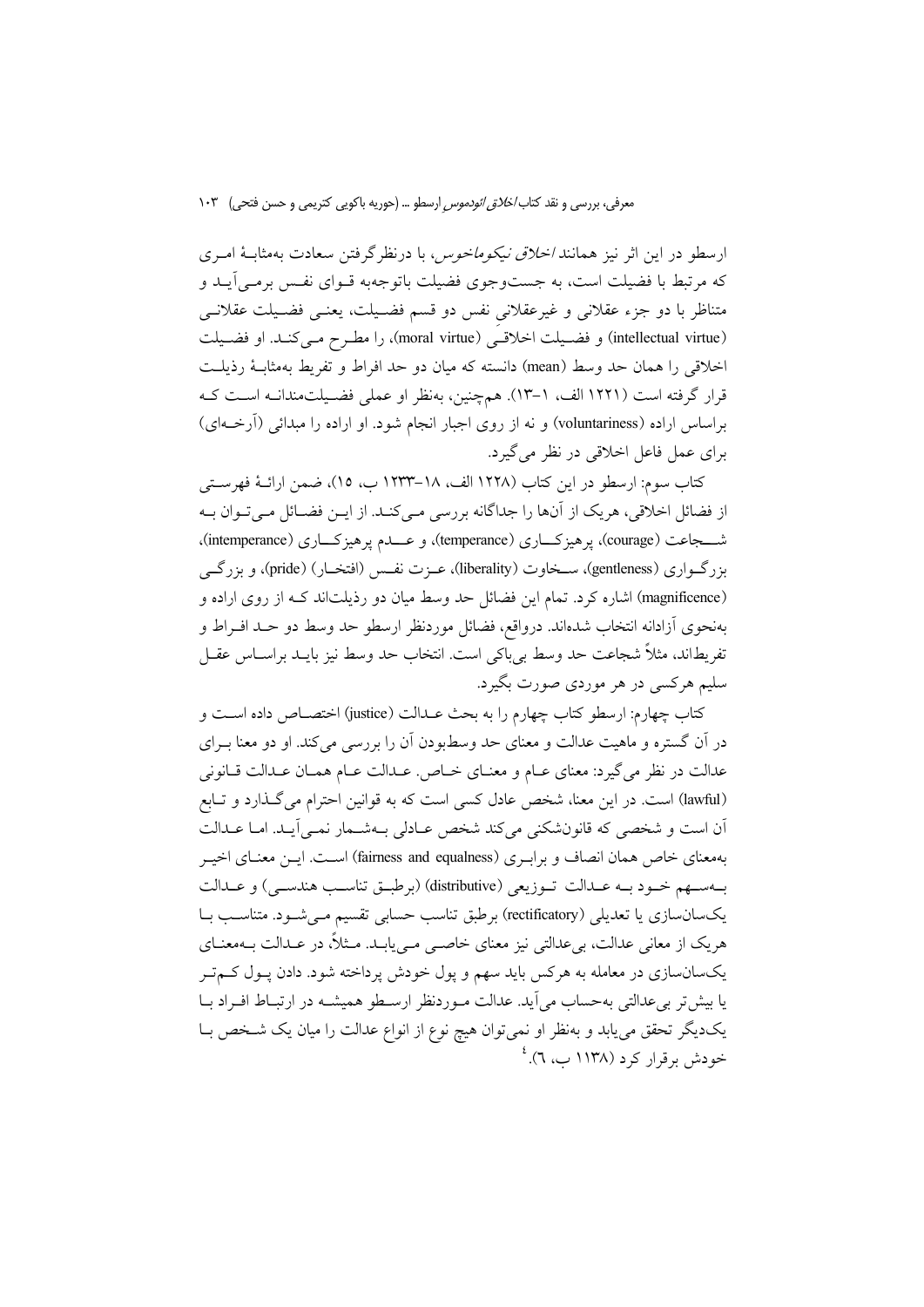كتاب پنجم: در اين كتاب بحث فضائل عقلانى متناظر با جزء عقلانــى نفــس مطــرح شــده است. بهنظر ارسطو، نفس بهواسطهٔ پنج حالت یــا وُضــعیت مشــخص هنــر (تخنــه)، شــناخت علمي (اپيستمه)، حكمت عملي (فرونسيس)، عقل شهودي (نوس)، و حكمت نظري (ســوفيا) مي تواند به حقيقت دست يابد (١١٣٩ ب، ١٤). اين وضعيتها همـان فضـائل عقلانـي|نــد كــه بهنحو مبسوط در اين فصل بررسي و تعريف شـدهانـد: شـناخت علمـي بـا امـور ضـروري و سرمدي (همان)، هنر با چگونگي ساخت اشيا (١١٤٠ الف، ١)، حكمت عملي با دانش غايـات زندگی انسان (همان: ٢٢)، عقـل شـهودي بـا آگـاهي از اصـول اوليـهٔ علـوم (١١٤٠ ب، ٣١) سروکار دارد. حکمت نظری حاصل شناخت علمی بههمراه عقل شهودی است.

کتاب ششم: ارسطو در این کتاب دربارهٔ پرهیزکاری (خویشتنداری) بـهمثابـهٔ فضـیلت و عدم پرهیزکاری (عدم خویشتنداری) بهمثابهٔ رذیلت بحث میکند. او بـرای ایــن منظـور بــه مقولة لذت (pleasure) و تأثير أن در سعادت أدمى توجه مى كنــد. توجــه ارســطو بــه مقولــهٔ لذت به این دلیل است که بهباور برخی از مردمان لذت نمیتواند خیر یا خیـر اصـلی باشــد، بلکه لذت شر و امری مضر است. ارسطو با اذعان به اینکه فعـالیتی چــون تفکــر نظـری بــا لذتی همراه است که هیچ المی در پی ندارد (۱۱۵۳ الف، ۱) این باور را رد میکند. او بـر آن است که لذت بهطور کلی خوب و مطلوب است، اما چنین نیست که در هر مـوردی خـاص بتوان آن را خير قلمداد كرد (همان: ٣٠). بهنظر او، اگر لذت خير نباشد، پس زنـدگي انســان سعادتمند نبايد زندگي لذتبخشي باشد؛ درحالي كه واقعيت اين گونه نيست؛ حتـي لـذت بدني نيز خير بهشمار مي آيد، البته اگر در آن افراط صورت نگيرد.

كتاب هفتم: اين كتاب به مقولهٔ دوستى (friendship) بهعنــوان عامــل دخيــل در ســعادت اختصاص یافته است. دوستی نیز همانند عدالت در جامعه و شهر و در ارتباط با افـراد دیگـر تحقق می یابد. ازاین رو خوددوستی را نمی توان از مقولهٔ دوستی دانست، بلکه بسش تـر شـبیه آن است (۱۲٤۰ الف، ۱۲). بهنظر ارسطو مبناهایی که دوستی برپایـهٔ آنهـا شـکل مـی&ـرد عبارتاند از: منفعت، لذت، و فضيلت (١٢٣٥ ب، ١٣)؛ درنتيجـه، ســه نــوع دوســتي وجــود دارد. دوستی اکثر انسانها برپایهٔ منفعتی است که طرفین برای یکدیگر دارند و تاهنگامی ک اين منفعت درميان باشد دوستي نيز يابرجاست. دوستي ميـان جوانــان بريايــهٔ لــذت اســت و دوستی بهترین انسانها برپایهٔ فضیلت؛ این نوع دوستی دوستی|ی اصیل است کـه فـیiفسـه خیر است. در این سه نوع دوستی میان طرفین آنها نوعی همپایگی و برابری وجود دارد ک بهصورت تناسبی و نه برابری حسابی قابل.شاهده است؛ ازاینرو، دوستی میـان پــدر و پســر همانند دوستی شوهر با زن نیست (۱۲۳۸ ب، ۱۳–۲۷).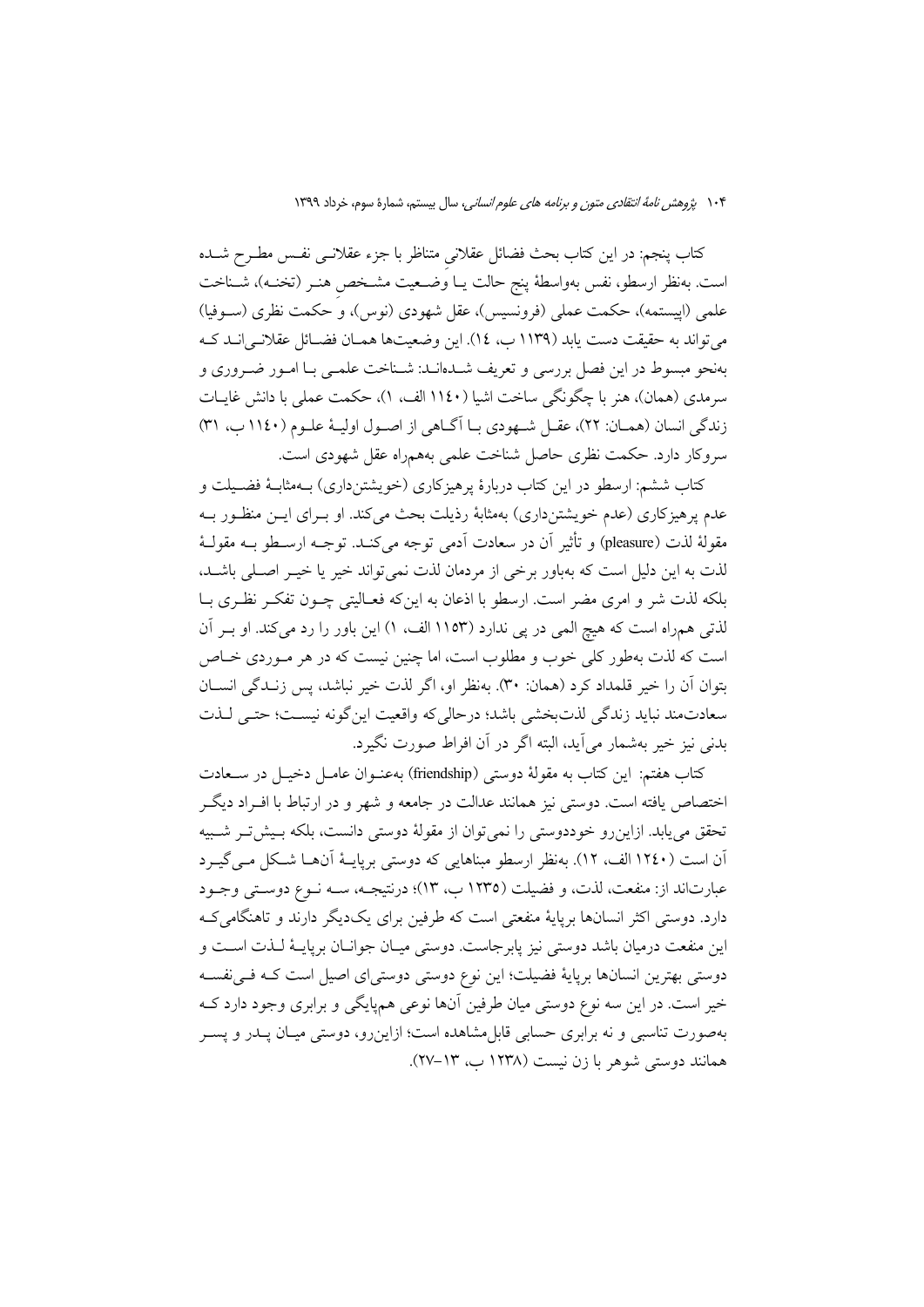کتاب هشتم: ارسطو در آخرین کتاب *اخلاق ائودموسی* توضیح کلـی و نهـایییای دربـارهٔ ايدئال زندگي انسان، يعني همان فضيلت نيک و شريف (nobility)، ارائه مـي کنـد. در تنــاظر با كتاب اول، كه با بحث از سعادت آغاز شده بود، آخرين كتاب نيز با همين بحـث بــهـيايــان می رسد. بدین ترتیب، در کتاب هشتم دوباره بحث سعادت و رابطهٔ میان فضیلت و معرفت و شرافت بررسی می شود. ارسطو در این کتاب نخست نسبت فضیلت با معرفت را بررسـی مي كند و نتيجه مي گيرد كه حكمت عملي، كه نوع خاصي از معرفت است، همـان فضـيلت است؛ سیس نشان میدهد که نمـیتوان بخـت نیـک و شـانس را نشـئت یافتـه از معرفـت دانست؛ نهايتاً او در بررسي رابطهٔ ميان فضيلت و شريفبودن به وجود فضيلتي كامــل بــهنــام فضیلت نیک و شریف اشاره می کند که متمایز از فضیلت نیک است:

آنچه نیک است و آنچه شریف و نیک است نهتنها در نام، بلکه فـیiفســه نیــز بــا هــم فرق دارند، زیرا همهٔ نیکی ها غایتی دارند که بهخاطر خودشان خواستنی انبد و از میبان آنهایی که برای خودشان خواستنی انـد آنهـایی را شـریف مـی نـامیم کـه سـتودنی و قابلستایش هستند، مثل عدالت و خویشتنداری ... امـا سـلامتی بـااین کـه خیـر اسـت ستودنی نیست (۱۲٤۸ ب، ۱۵–۲۵).

ارسطو با تمیز قائل شدن میان خیرهای طبیعی و خیر نهـایی مطـرح مـی کنـد کـه انســان ممکن است بهدلیل داشتن خیرهای طبیعی انسان نیک باشد، اما شریف نباشـد، زیــرا امــوری چون افتخار، ثروت، فضائل جسماني، بخت خوب، و قدرت طبيعتاً خيرند؛ اما حتـبي همــين خیرها بهدلیل حماقت و بی عدالتی و زیادهروی نهتنها ممکن است برای انسان خیری در یــی نداشته باشند، بلکه زیانبار نیز باشند. ازاینرو، خیرهای طبیعـی بـرای سـعادت لازمانـد، امـا کافی نیستند. انسان سعادتمند انسان نیک و شریف است و سعادت نیز چیزی غیر از انجـام عمل نیک و شریف نیست.

# **٥. نقد و ارزيابي اثر**

در این بخش به ارزیابی صوری و محتوایی اثر می پـردازیم و مـی کوشـیم تـا نقــاط قــوت و کاستیهای آن را نشان دهیم. البته باید یادآور شد که برخی از مؤلفههای ارزیـابی صـوری و محتوایی درخصوص آثار کلاسیک چندان جای طرح ندارد. برای مثال، ازآنجاکه این اثـر در سدهٔ چهارم پیش از میلاد نوشته شده است، نباید انتظار داشت که شـیوهٔ نگــارش، ارجــاع، و استناد آن مانند شیوههایی که ما امروزه بهکار می گیریم، مثلاً شیوهٔ «APA»، باشد.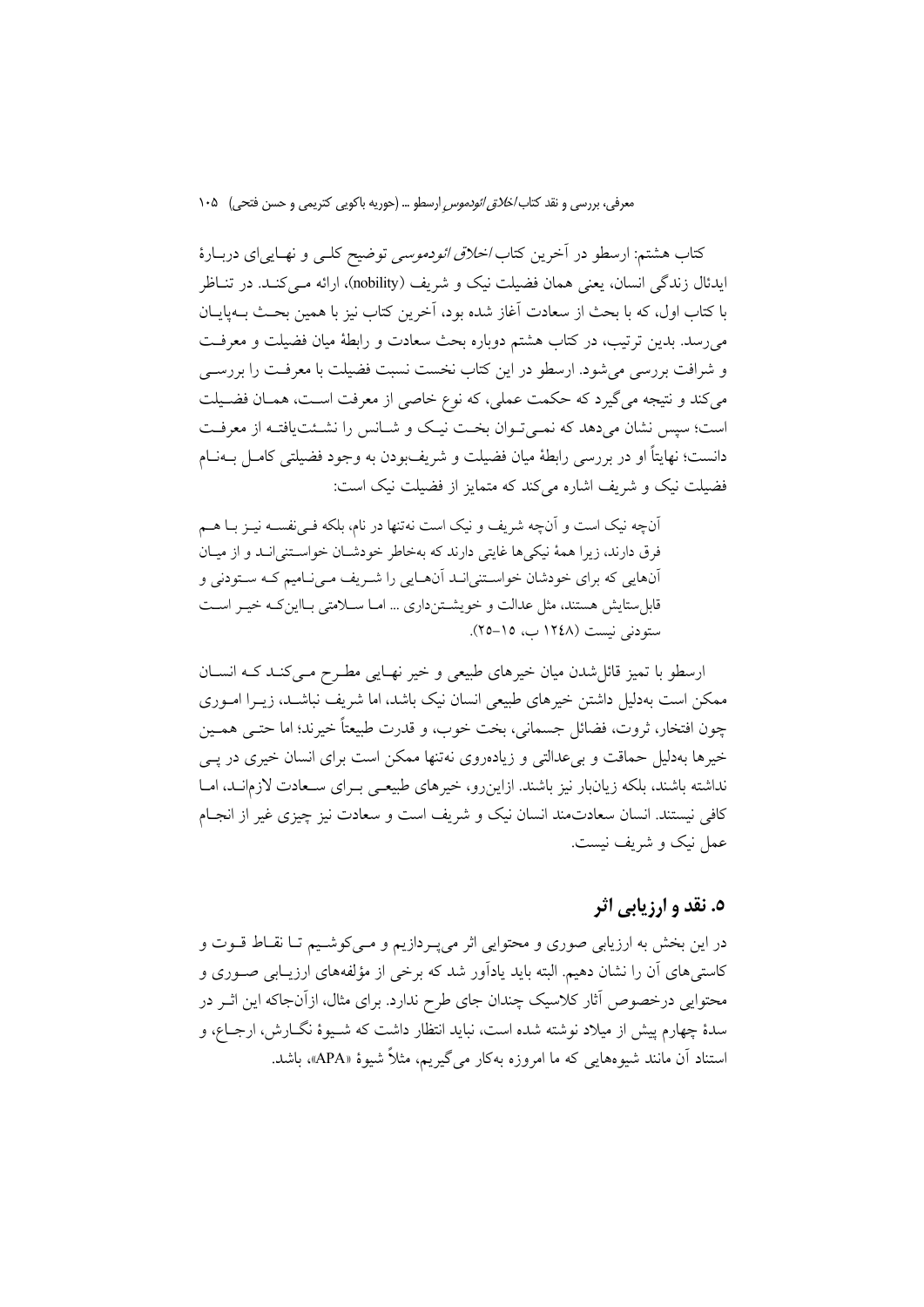### ۱.۵ ارزیابی صوری

از لحاظ صوری، رسالهٔ *اخلاق ائودمـوس* ارسـطو دارای وحـدت موضـوع اسـت. موضـوع اصلی این رساله تعریف و چگونگی حصول سعادت برپایهٔ مفهوم خیر اسـت. تمـام هشـت كتاب به اين بحث اختصاص يافته است. اين رساله با بحث سعادت آغاز مي شود و نهايتاً بــا همين بحث بهيايان مي رسد.

نويسنده با نظمي منطقي و براساس الگويبي استدلالي خاص مي كوشد تا نتيجـهٔ مطلــوب خود، يعني تعريف سعادت، را محقق كند. او بهمنظور دست يابي به اين هــدف چنــد مقدمــهٔ کلی را در نظر می گیرد که هریک از آنها خود حاصل مقدمات دیگری است کـه نهایتـاً بــه نتیجهٔ مطلوب منتهی می شود. خوانندهٔ اثر درپرتو چنین نظـم منطقـی|ی کـه بـهطـور ضــمنی وجود دارد بهآسانی می تواند مسائل را بهنحو پیوستهای یی گیـری کنـد و در حواشـی|ی کـه ارسطو برای توضیح بیشتر مطالب بهکار می گیرد سردرگم نشود.

نویسندهٔ اثر در بررسی موضوع موردبحث کتاب از منابع موجود، یعنی عرف و باورهـای اخلاقي جامعه و همچنين مباحث اخلاقي آثار فلاسفهٔ پيشين ازجملـه آراي سوفسـطاييان و سقراط و بهویژه افلاطون، بهره بــرده اســت. درواقــع، او بــه بررســی أرای پیشــینیان (خــواه نگاههای رایج درمیان عموم مردم و خواه اندیشههای فلاسفهٔ پیش از خود) مــیپــردازد و در ارائهٔ اندیشهٔ اخلاقی خود از آنها بهره می جوید.

ارائهٔ فهرست واژگان مهم یونانی بهکار بردهشده در رساله در انتهای کتاب توسط متــرجم از دیگر نقاط قوت این اثر بهحساب می آید. ارائهٔ چنین فهرستی سبب شده است تــا کمــی از دشواری و ابهامات احتمالی کتاب کاسته شود.

این اثر در انتشارات آکسفورد بهچاپ رسیده است. همــانطورکـه از دانشـگاه آکســفورد انتظار می رود، کتاب از لحاظ ظاهری و آراستگی درحد مطلوبی قرار دارد.

باوجود این نقاط قوت، در این اثر از لحاظ صوری هنوز برخمی کاستی هـایی بـهچشـم می خورد که از مترجم اثر انتظار میروفت تاحدی آنها را برطرف کند.

كتاب فاقد فهرست تفصيلي است. متن اصـلي رسـالهٔ *اخـلاق ائودمـوس* فاقــد هرگونــه قهرست مطالب است و مترجم كوشيده است تا با افزودن فهرست مطالب در ابتـداي كتـاب این نقص را برطرف کند؛ اما او در بخش فهرست مطالب تنها عناوین کلی هشـت کتـاب را برشمرده است، درحالي كه عناوين فرعي متعددي را در درون هر كتـاب ارائـه كـرده اسـت. آوردن عناوین فرعی در فهرست مطالب این فایده را برای خوانندهٔ اثر دارد کـه بـه او کمـک می کند تا بتواند بهآسانی موضوعات و مطالب موردنظرش را پی گیری کند.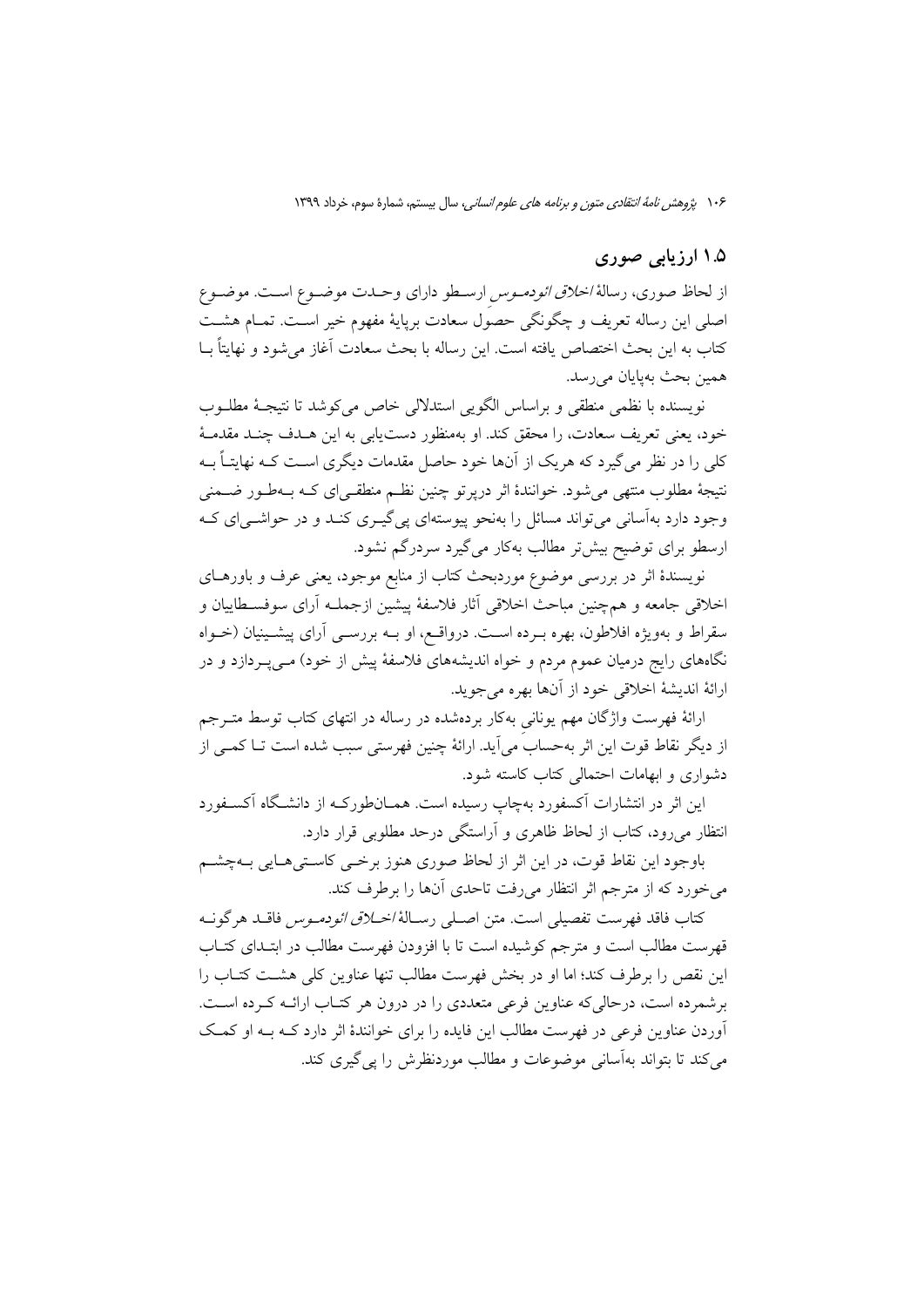# ۲.۵ ارزیابی محتوایی

نقاط قوت محتوایی این کتاب را می توان چنین برشمرد: ارائهٔ اندیشهای نــوین؛ تحلیــلهــایی دقیق از آرای دیگران؛ تطابق عنوان و محتوای کتاب؛ سازواری محتوا و پیشفررضهای اثـر؛ و نهایتاً سازگاری با سنت رایج جامعهٔ ما.

فلسفهٔ اخلاق ارسطو نخستین نظریهٔ اخلاقی نظامهنـد در سـنت غربـی اسـت کـه تـأثیر شگرفی بر اندیشهٔ اخلاقی غرب و شرق (یعنی جهان اسلام) از همان آغاز تــا دوران معاصـر داشته است. هیچ اندیشهای در خلأ شکل نمی گیرد؛ ازاینرو، محیط زنـدگی و اندیشـههـای اخلاق فلسفی موجود در دورهٔ حیات او در شکل گیری اندیشهٔ او مؤثر بودهاند. او در چنـین بستری اندیشههای نوین اخلاقیای را مطرح میکند. از اندیشـههـای نـوین او مـیتوان بـه تعريف سعادت اشاره كرد. ارسطو همانند افلاطون سعادت را مرتبط با فضيلت بهترين جـزء نفس اَدمي، يعني قوة تفكر، در نظر مي گيرد؛ اما برخلاف افلاطون فضيلت را صـرفاً معرفـت نمی داند، بلکه سعادت بهنظر او عمل به فضیلت است و صـرف دانسـتن ایـن کـه شـجاعت چیست سبب نمی شود شخص شجاع باشد. از دیگر اندیشههای نسبتاً بلدیع او نظریـهٔ حـد وسط است. ° سنجهٔ اخلاقی بودن در نظام فکری ارسطو حد وسط است. از منظـر ارسـطو، انسان اخلاقی و سعادتمند انسانی است که در حد وسط قرار دارد. البته حد وسط برای هـر شخصی متفاوت است و تشخیص آن برپایهٔ عقل عملـی یـا **فرونســیس** اســت. ایــن سـخن ارسطو شاید یادآور نسبی گرایی پروتاگوراس باشد، به این معنا کـه اخــلاق امـری قــراردادی است و فضیلت در هر فردی بنابر موقعیتش تعریف می شود. اما ارسطو با دخالـتدادن عقـل از نسبي¦نگاري پروتاگوراس فراتر ميرود.

ارسطو در تمام آثارش آرای دیگران را نقد و بررسی کرده و آرای خودش را بـهصـورتی استدلالی و تحلیلی بیان میکند. این بررسی هـا و تحلیـل هـا عمـدتاً دقیـق و اصـیل انـد. امـا نخست، از نکتهای که هماکنون گفتیم نباید غافل بود: یعنی اینکه ارسـطو آنچــه را خــودش صحیح میداند مبنای نقل و نقد خویش قرار میدهد؛ و بهعبـارتدیگـر، از موضـع خــودش سخن مي گويد و نه لزوماً از منظر كسي كه آن رأى يا آرا را بيــان كــرده اســت؛ و دوم، نــوع تحلیل های او در آثار مختلفش متفاوت است، مثلاً او در آثار نظری (در عرصـهٔ طبیعیـات یــا مابعدالطبیعه) بهشیوهای به تحلیل مطالب میپردازد و در آثار عملی (مثلاً اخلاق و سیاست) بهشیوهای دیگر . این تفاوتها آگاهانه است و خود او حتی دلیل آنها را نیز بیان کرده اسـت  $(0.1.90)$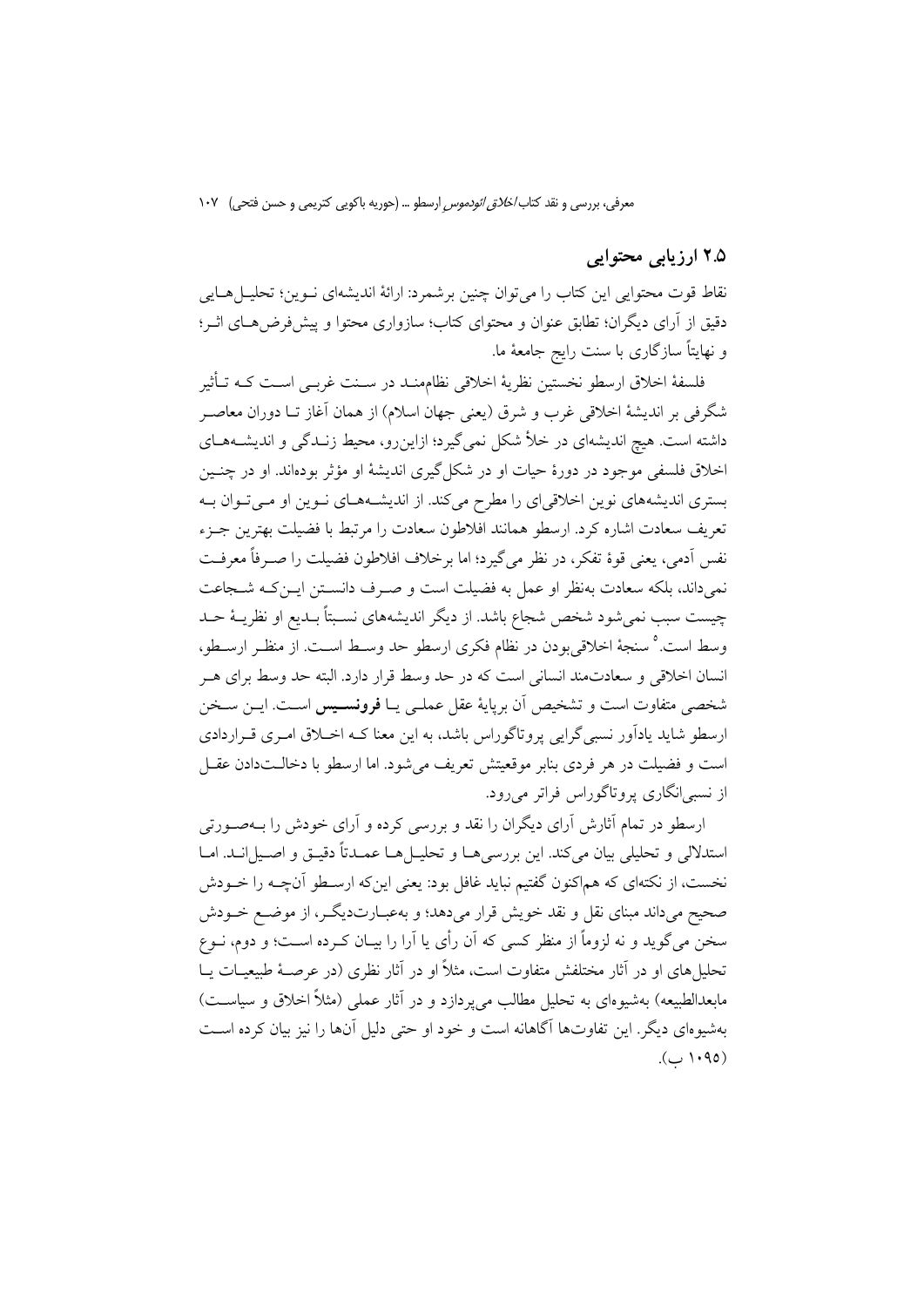این اثر درواقع صورتبندی ارسطو از عقاید عامه (اندوکسا) یــا اَن چیــزی اســت کــه در جامعه جريان دارد. بهنظر ارسطو، انســان تنهـا در ســاحت شــهر (police) ارزش.منــد اســت، بهگونهایکه انسان را باید بنـابر طبیعـتش موجـودی سـاکن در شـهر تعریـف کـرد. ارسـطو این گونه ملاحظات سیاسی را در *اخلاق ائودموس* در نظر میگیــرد. درواقــع، ایــن اثــر جــزء درس گفتارهایی است که ارسطو برای مردان جوانی ارائه کرده است کــه بــهخــوبی تعلــیم و تربیت یافته بودند و در پذیرش این مسئله که فضیلتمندبـودن چیــز خــوبی اســت مشـکلی نداشتند. بنابراین، ارسطو با این پیش فرض اندیشههای اخلاقی خود را بیان می کنـد کـه مستمعان درس های اخلاقی او فضیلت بهمثابهٔ خیر را پذیرفتهاند، یعنی محتوای اثر بـا مبـانی و پیش فرض های آن سازگار است.

همانطورکه از عنوان اثر مشخص است، در این کتاب نویسـنده مـی کوشـد تـا معنـای اخلاق را بررسی کند. اگر به واژهٔ اخلاق توجه کنیم، به ایــن نکتــه یــی خــواهیم بــرد کــه اخلاق از عادات، رفتار، و منش انسان که در زندگی روزمرهٔ خود انجـام مـی(هـد نشـئت می گیرد. بهبیاندیگر، انسان بنابر افعال و اعمالی که در زنـدگی خـود انجـام مـیدهــد بــه عادات یا رفتارهایی خو میگیرد. همین عادات، رفتار، و منش در انسان اخلاق فردی او و درنهایت اخلاق را شکل میدهد. هدف اصلی اخلاق فلسفی ایـن اسـت کـه معیارهـای صحیحی برای تعیین درستی و نادرستی افعال در اختیار ما بگذارد. هر فیلسوفی باتوجهب مفهومی خاص اندیشهٔ اخلاقی خود را مطرح میکند و ارسطو ایـن کـار را برپایــهٔ مفهــوم خیر انجام میدهد و برای او اخلاقی بودن بهمعنای نیک و خیربودن است؛ ازایــن(و، تمــام کوشش او در *اخلاق ائودموس* این است که نشان دهد زنــدگی نیــک چیســت و چگونــه مي توان به أن نائل شد. نويسندهٔ كتاب با توجهبه عنوان اخلاق و هدف كتاب، كه نــاظر بــه ارائهٔ تعریفی از زندگی خوب و چگونگی حصول آن است، مطالب را بهگونهای تــدوین و تنظیم کرده است که این هدف را تحقق بخشد. چنانکه پیش تر مشاهده کـردیم، کتـاب بـا بحث سعادت (خیر نهایی) آغاز میشود و درنهایت با همین بحث پایان میپـذیرد؛ یعنـی عنوان و محتوا درواقع بر هم منطبقاند.

آمار آسیبها، انحرافات، و ناهنجاریهای اخلاقی اجتماعی نشــان مــی دهــد کــه جامعــهٔ کنونی ما دچار سقوط و بحران اخلاقی شـده و نیازمنـد الگوهـای جدیـدی بـرای پیشـرفت اخلاقی است. در گذشته دین ضامن اجرای اخلاق بوده است، ولـی امـروزه دیـن بــهدلایـل مختلف نظری (اعتقادنداشتن به ربوبیت تشریعی) و عملی تاحدی کارکرد اخلاقی خـود را از دست داده است. درکنار دین، آنچه ممکن است ما را به ضوابط اخلاقی مقید کنـد قـانون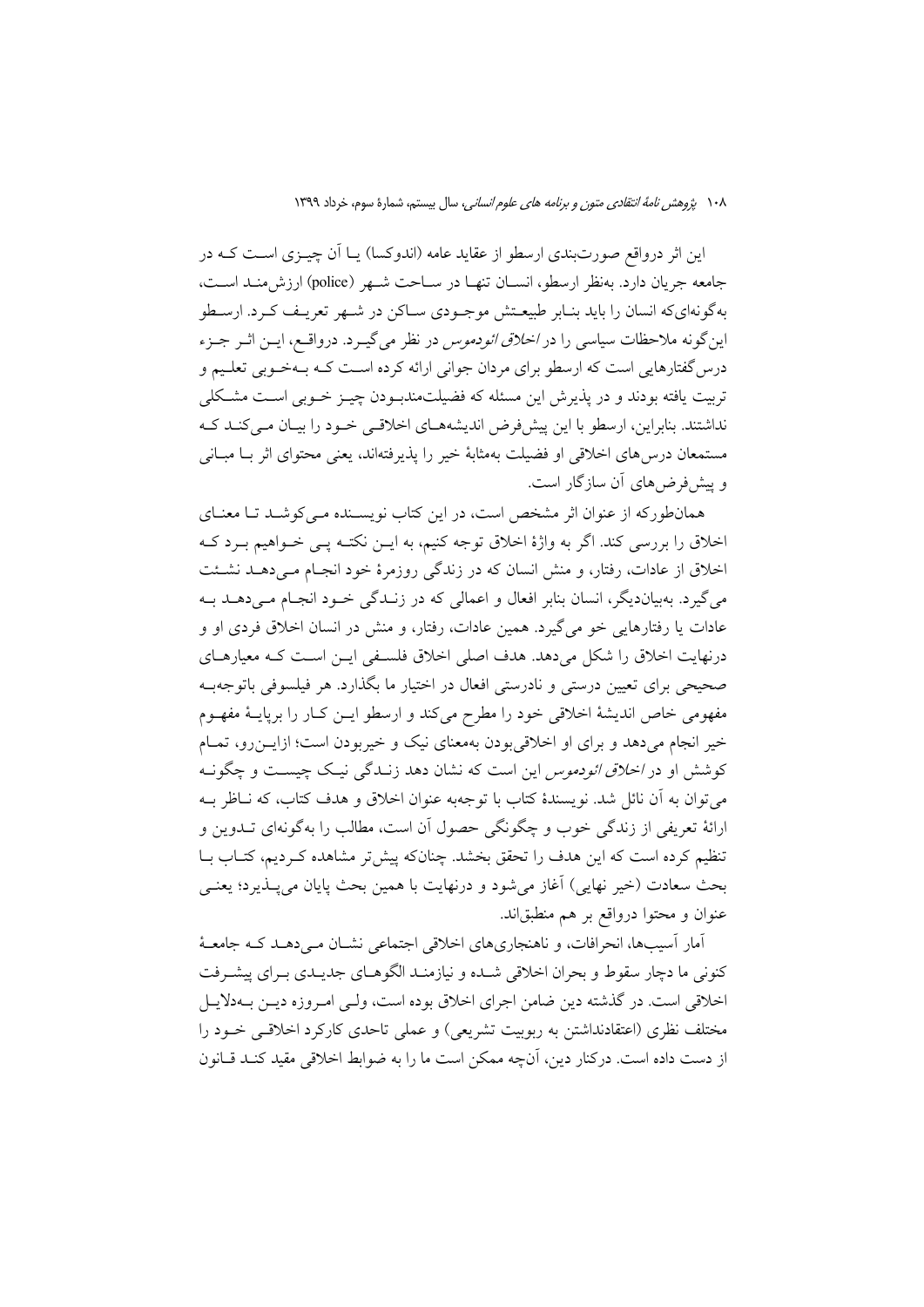یا منفعت افراد است که آن بهسهم خود اخلاقی;زیستن را دشـوار مـی کنـد. ازایــن,رو، ظهـور مجدد اخلاق فلسفی ضرورت می باید. در حوزهٔ فلسفهٔ اخلاق مکاتب متعددی ظهور یافتنید. ظهور دو مکتب اخلاق فلسفی وظیفهگرایی و فایدهگرایی برای سالیان متمادی سبب شد ک از انديشهٔ فضيلتگرايي ارسطو غفلت و حتى با أن مخالفت شود. اما با رواج مجـدد اخــلاق فضيلت توسط فيلسوفاني چون مكايتتـاير، انسـكوم، و … فضـيلتگرايـي ارسـطو تجديـد حیاتی نوین یافته است و بسیاری از اندیشمندان به اندیشههای اخلاقی او و بهویـژه *اخـلاق* ائودموس مراجعه میکنند و از آنها بـرای حـل مسـائل امـروزی در عرصـهٔ اخـلاق سـود مي جويند. باتوجهبه اين& فضاي ديني حاكم بر جامعهٔ ما بيش تر بـا اخــلاق فضـيلتگرايــي سازگار است، آشنایی با این اثر می تواند بسیار مفید و ارزش مند باشد، زیــرا اخــلاق فضــیلت در فرهنگ اسلامی ما بهتبعیتاز افلاطون و ارسطو رایـج شــده اســت، ْ و بــا طــرح اخــلاق فضیلتگرا گویی به سنت اسلامی خودمان بازمیگردیم.

باوجود این نقاط قوت، اندیشههای ارسطو در *اخلاق ائودموس* (و همین طور دیگ آثــار مربوط به حکمت عملی) باتوجهبه طبیعت موضوع موردبحثِ اَن تاحدود زیادی فاقد دقـت ریاضی است ٌ و عمدتاً برپایـهٔ پـیش(داوریهـای مدینـهٔ یونـانی، بـهویـژه اَتــن اَن روزگــار، صورت مي گيرد.

# ٦. دربارهٔ مترجم و ارزیابی کار او

يژوهندگان حوزهٔ اخلاق، بهخصوص در عالم فارسیزبان، با ديـدگاههـاي اخلاقـي ارسـطو بهواسطهٔ رسالهٔ *اخلاق نیکوماخوس* آشنایی دارند و شــاید کــمتـر کســی بــا رســالهٔ *اخــلاق ائودموس* او آشنا باشد یا حتی آن را خوانده باشد. البته بـرای قـرنهــا ایــن فضــا در فلســفهٔ اخلاق سنت غربی نیز حاکم بوده است، بهطوریکه *اخــلاق ائودمــوس* اصــلاً بــهعنــوان اثــر ارسطو بهحساب نمي آمده يا در مقايسه با مهم تـرين اثـر او، يعنـي *اخــلاق نيكومــاخوس،* از اعتبار کم تری برخوردار بوده و بدان توجهی نمی شده است. اما در دهههای اخیر ایــن رسـاله موردتوجه بسیاری از پژوهندگان اندیشهٔ اخلاقی ارسطو در سنت غرب واقـع شــده اســت و همانطورکه پیش تر گفتیم، ترجمههای متعددی از آن به زبان انگلیسی صورت گرفته است. سر آنتونی کنی یکی از برجستهترین فیلسوفان انگلستان است که در حوزههـای مختلـف

فلسفي ازجمله فلسفهٔ ذهن، فلسفهٔ تحليلے، فلسـفهٔ و بتگنشـتاين، و فلسـفهٔ آكوئينـاس آثـار متنوعی از خود بهجای گذاشته است. همچنین، از او چندین اثر (اعم از تألیف و ترجمــه) در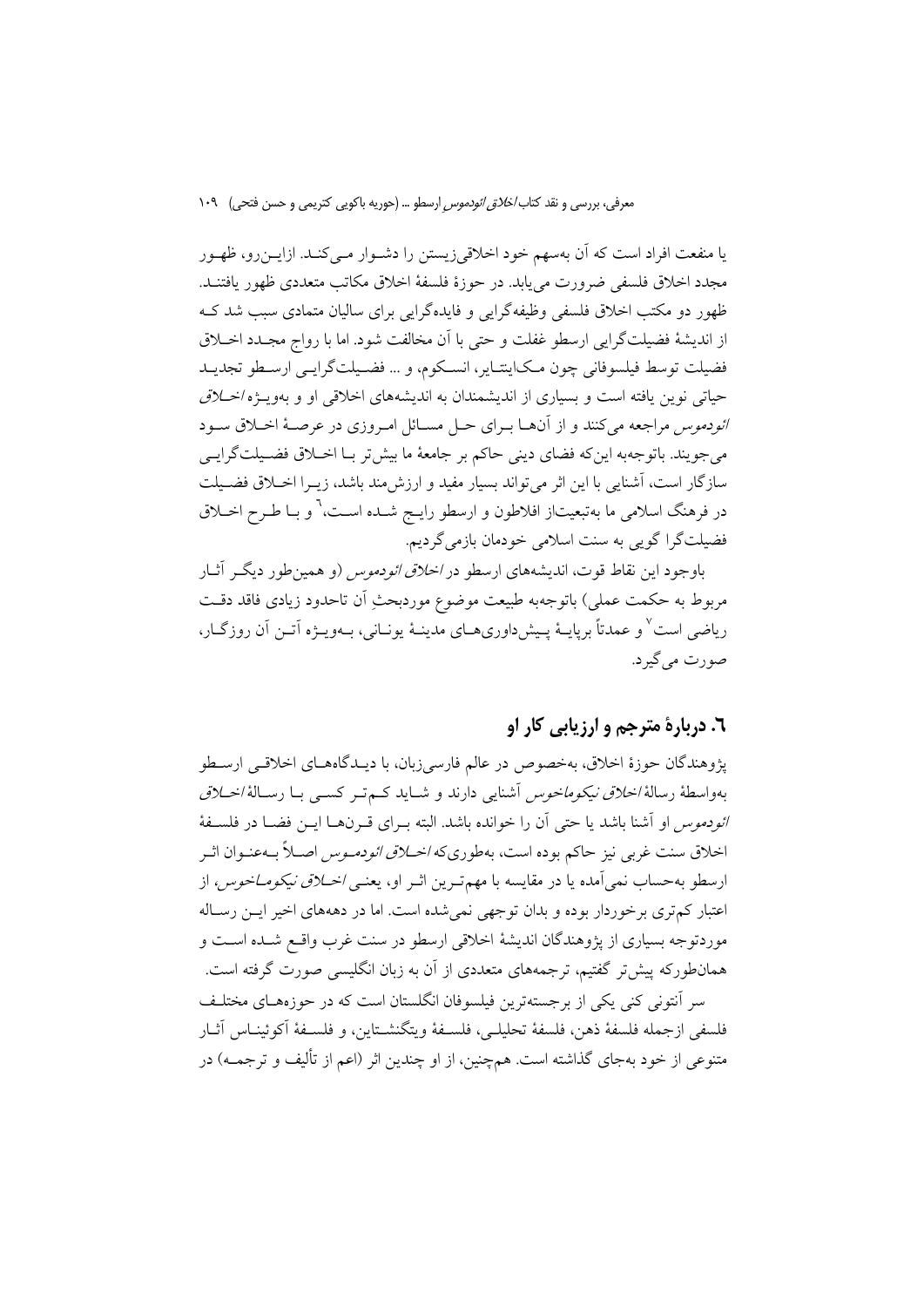زمينهٔ اخلاق ارسطو منتشر شده است. اين آثار را مي توان چنين برشمرد: *اخـلاق ارسـطويي*: مطالعهای درخصوص نسبت میان اخلاق نیکوماخوس و ائودموس ارسطو (۱۹۷۶)، دیپدگاه ارسطو دربارهٔ زندگی کامل (۲۰۰۲)، نظریهٔ ارسطو درخصوص اراده (۱۹۷۹)، و ترجمهٔ اخلاق ائو دموس (۲۰۱۱).

کتاب *اخلاق ائودموس* ارسطو که در اصل بهزبان یونیانی است به دست کنبی در ۲٤٠ صفحه بـه انگلیســی ترجمـه شــده و چـاب اول آن بـه ســال ۲۰۱۱ در انتشــارات دانشــگاه آکسفورد منتشر شده است. ترجمهٔ او با مقدمـهای ظریـف و عـالی هـمراه اسـت کـه در آن کوشیده شده است تا تفاوت و تشابهات موجود میان این کتاب و کتـاب مشــهور و معــروف *اخلاق نیکوماخوس* ارسطو را (البته با مدنظر قراردادن سه کتاب مشترک میـان آن۱.) نشــان دهد. همچنین، نکات توضیحی بسیار سودمندی که کنی در انتهای ترجمـه مطـرح مـی کنـد موجب وضوح بخشی بیش تری به استدلالها و اشارات ارسطو می شود. از لحاظ صوری نیـز مترجم با بخش بندی و فصل بندی ها و اختصاص دادن عناوین متناسب با محتوای هـر کتـاب، که در خود اثر اصلی وجود نداشت، دست سی به موضوعات موردنظر را آسـان مـی کنـد و بهنجو مناسبی خواننده را در جریان ارتباط مبان مباحث مختلف قرار می دهد.

البته کنی در ترجمه می کوشد تا از منظور ارسطو ترجمهای شفاف و خواندنی ارائــه کنــد، نه اینکه به ترجمهٔ لفظبهلفظ اصل یونانی اثر بپـردازد؛ او درواقــع چنــدان پــایبنــد ســاختار یونانی کلمات و جملات نیست. این نوع ترجمه برای کسانی که با متنهای یونـانی آشـنایی ندارند مناسبتر است. برای نمونه چند مورد از ترجمهٔ او در مقایسه بـا ترجمـهٔ ســمب $\ldots$ (Simpson) را كه تاحد زيادي به ساختار يوناني جملات و كلمات توجه دارد و مي كوشد تبا ترجمهای تحتالفظی ارائه کند نقل می کنیم: ـ فقرة ١٢١٤ الف، ٨-١٣:

There are many matters and features of nature that present problems and need to be investigated. Some of the disciplines that treat of these contribute simply to the acquisition of knowledge; others are concern is to investigate also with getting things and doing things. From time to time we shall have occasion to treat matters of purely theoretical philosophy, in so far as they are relevant to our inquiry; but our first concern is to investigate what constitutes a good life, and how it is to be attained. (Kenny)

مطالب و جنبههای متعددی دربـارهٔ ماهیـت مســائل موردبحـث وجـود دارد و لازم است دربارهٔ آنها تحقیق شود. پارهای از رشتههای علمـی کـه دربـارهٔ ایـن موضـوعات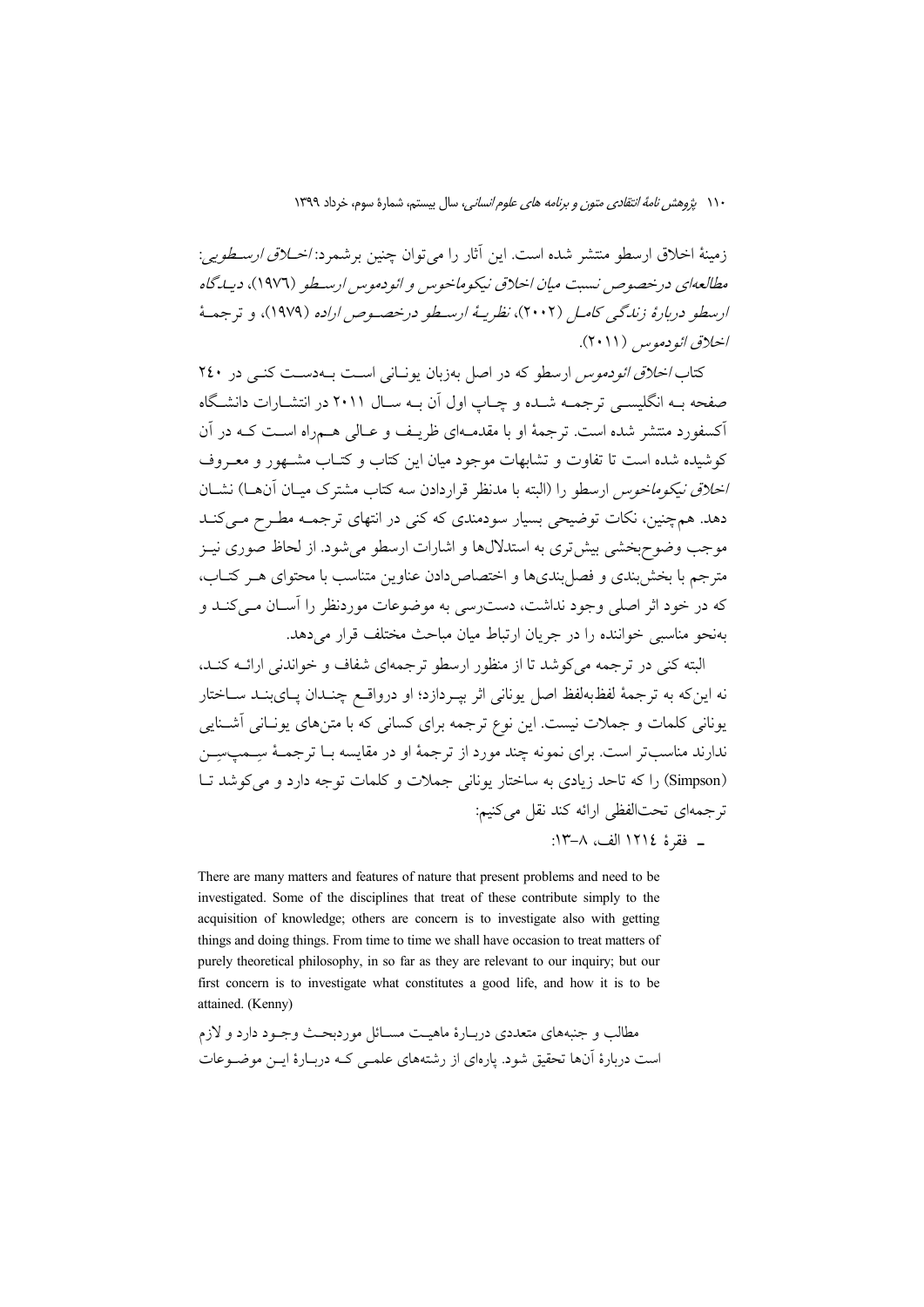بحث مرکنند صرفاً به کسب دانش باری مررسانند؛ دغدغهٔ رشتههای دیگر هم تحقیق دربارهٔ دست،یابی به اشیا و هم نحوهٔ کاربرد آنهاست. تاآنجاکـه بــه تحقیــق مــا مــرتبط است، گاهاً با مسائل فلسفهٔ صرفاً نظري مواجه خواهيم شد؛ اما نخست دغدغـهْ مـا ايــن است که بررسی کنیم که چه چیزی زندگی خوب را می سیازد و نحبوهٔ تحصیل چنین زندگی ای چگونه است.

Of the many theoretical studies that have something puzzling about them and need examination as regards each thing and each nature, some tend only to knowledge but others deal with getting and doing the thing. As regard what is matter merely for theoretical philosophizing, then, we must discuss what is proper to the study when the right time arrive.

First, however, we must examine what living well is found in and how it is acquired. (Simpson)

ابهاماتی دربارهٔ بسیاری از مطالعات نظری وجـود دارد و لازم اسـت باتوجـهبـه هـر شيء و هر ماهيتي بررسي شود؛ برخي (بررسي ها) صـرفاً بــه دانــش توجــه دارنــد، امــا دغدغهٔ برخی دیگر تحصیل و کاربرد اشیاست. پس ما هنگامی که وقت مناسبش برسـد، باتوجهبه آنچه موضوع صرف فلسفهورزي نظري است، بايد از آنچــه مناسـب مطالعــه (در این خصوص) است بحث کنیم. .<br>بااینحال، لازم است درابتدا بررسی کنیم که زندگ<sub>ی</sub> خوب چگونه یافت م<sub>ی ا</sub>شــود و چگونه بهدست می آید.

\_ فقرة ١٢٤٩ ب، ٢٠-٢٥:

This applies to the soul: for the soul the ideal standard is to have the minimum awareness of the irrational part of the soul qua irrational. That, then, is our statement of what is the standard of nobility and what is the point of the things that are good in the abstract. (Kenny)

این درخصوص نفس صدق میکند: معیار ایدئال برای نفس ایــن اسـت کــه حــداقل .<br>اگاهی ای از جزء غیرعقلانی نفس از جهت غیرعقلانی بودن داشته باشد. درنتیجــه، توضــیح ما دربارهٔ معیار شریفبودن و درخصوص اشیایی که صرفاً نیکاند این گونه است.

And for the soul this hold and the soul's best mark is this: let it least perceive the soul's other part insofar as it is such. About what gentlemanly quality's mark is, then, and what its target for things simply good, let this be our statement. (Simpson)

و این برای نفس در نظر گرفته می شود و بهترین نشانهٔ نفس این است: اجازه دهیــد نفس تصور اندکی از جزء دیگر نفس تاآنجاکه اینچنین است داشته باشد. اجازه دهیــد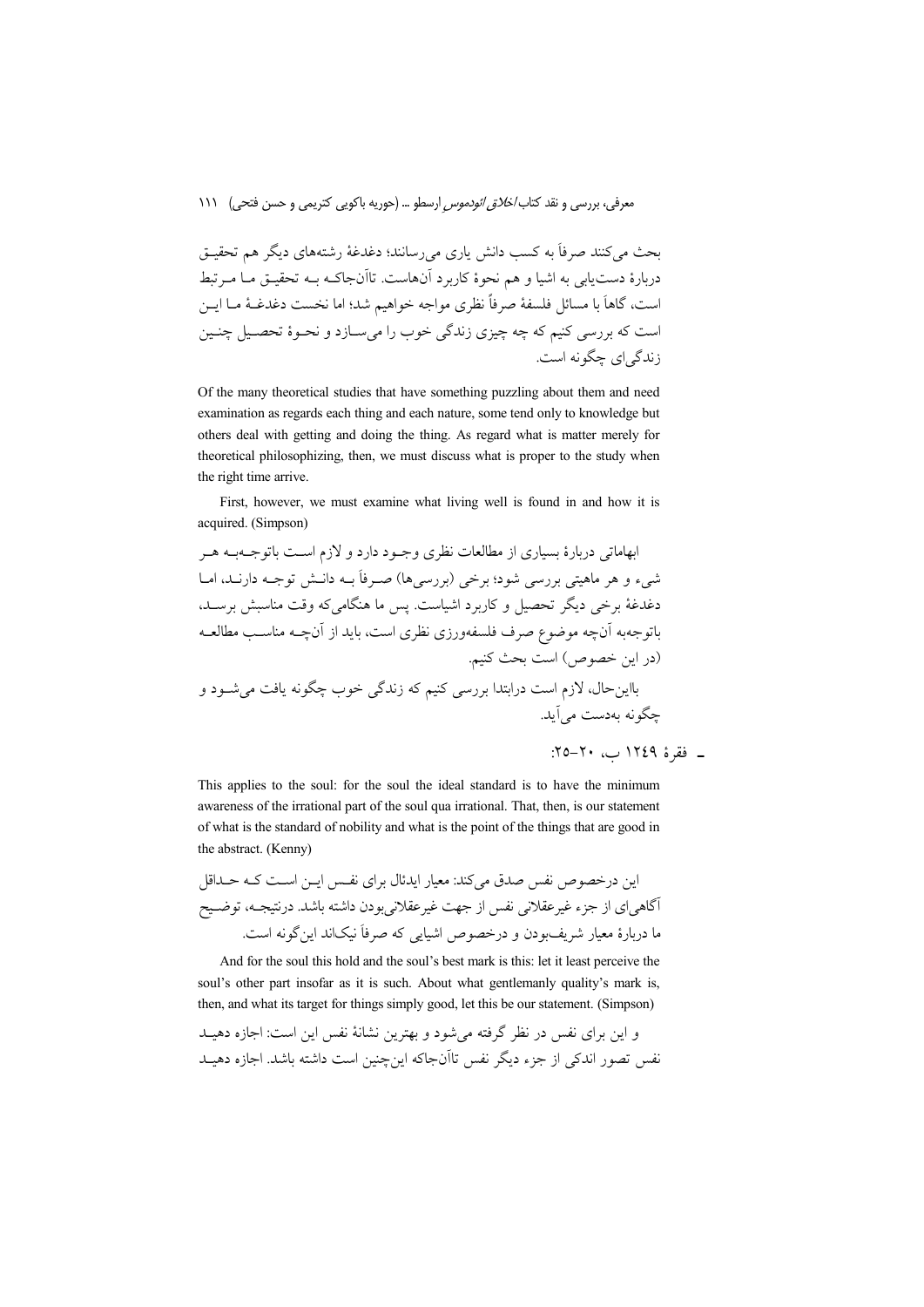توضیح ما دربارهٔ اینِ که چه چیزی نشانهٔ صفت شـرافت اسـت و آنچــه هــدفش بـرای چیزهای صرفاً نیک است اینگونه باشد.

همچنین افزودن فهرست مطالب و ارائهٔ طرح کلی/ی از مطالب رساله و هر فصـل آن در ابتدای کتاب و افزودن بیانات توضیحی درخصوص برخی از فقرات و نیز ارائهٔ اصطلاحات کلیدی بهزبان یونانی و انگلیسی و نمایه همگی موجب شده است تا ایــن ترجمــه از *اخــلاق ائودموس* موردتوجه و استفادهٔ بسیاری از اخلاق، وهان ارسطویی قرار بگیرد.

### ۷. نتیجهگیری

ارسطو در این اثر می کوشد، با رویک دی فضـیلتگرایانــه و براســاس مفهــوم خیــر، انســان اخلاقی (و بهعبارت دقیقتر انسان نیک کـه زیسـتن او بهتـرین نحـو زیسـتن اسـت) را بـه خوانندهٔ اثرش و پیش تر به جامعهٔ یونانی عصر خود نشان دهد. دغدغهٔ جامعهٔ یونـانی عصــر او جستوجوي آرته، فضيلت، بود. ازايـن٫رو، ارسـطو در چنـين بسـتر عرفـي و فلسـفياي اندیشهٔ اخلاقی خود را مطرح میکند و بر آن است که سعادت بهمثابهٔ بهترین و نهـاییتـرین خير تنها بهواسطهٔ فعاليت فضيلتمندانه بهدست مي آيد. اين فعاليت فعاليتي موجود در نفس انسانی است. درنتیجه، آنچه ارسطو در اخلاق جستوجو می کند خیر و نیکی نفس است كه لازمهٔ چنین چیزی آشنایی با نفس و اعمال نفس است. درواقـع، ارسـطو خواننـده را بــه مبانی و زمینههای روانی اخلاق متوجه میکند و بر همین اساس دو نوع فضـیلت اخلاقـی و عقلانی در نظر میگیرد که تمام آنها با یکدیگر ما را به سعادت میرسانند.

باوجود كاستي هاي صوري و محتوايي در اين اثر، نمي توان بهبهانهٔ ايـن كاسـتي هـا آن را منبع درسی نامناسبی قلمداد کرد. این کتاب در وهلهٔ نخست بـرای علاقــهمنـدان بــه فلســفهٔ اخلاق و فلسفهٔ یونان سودمند است؛ اما ازآنجاکـه در آن تنهـا بــه اندیشــهٔ اخلاقــی ارسـطو یرداخته شده است، بیش تر برای دانشجویان مقاطع کارشناسی ارشد و دکتری مناسب است تا دانشجویان مقطع کارشناسی. همچنین، این اثر بهدلیل رویکرد فضـیلت گرایانــهای کــه بــه مسائل اخلاقی دارد تناسب بیش تری با فضای دینی جامعهٔ ایرانسی دارد؛ ازایــن(و، مطالعــه و بررسی آن می تواند برای مواجهه با بسیاری از چالشهای موجود در جامعه مفید باشد.

### پينوشتھا

١. دربارهٔ مشخصات تفصیلی این ترجمهها، بنگرید به قسمت منابع مقاله.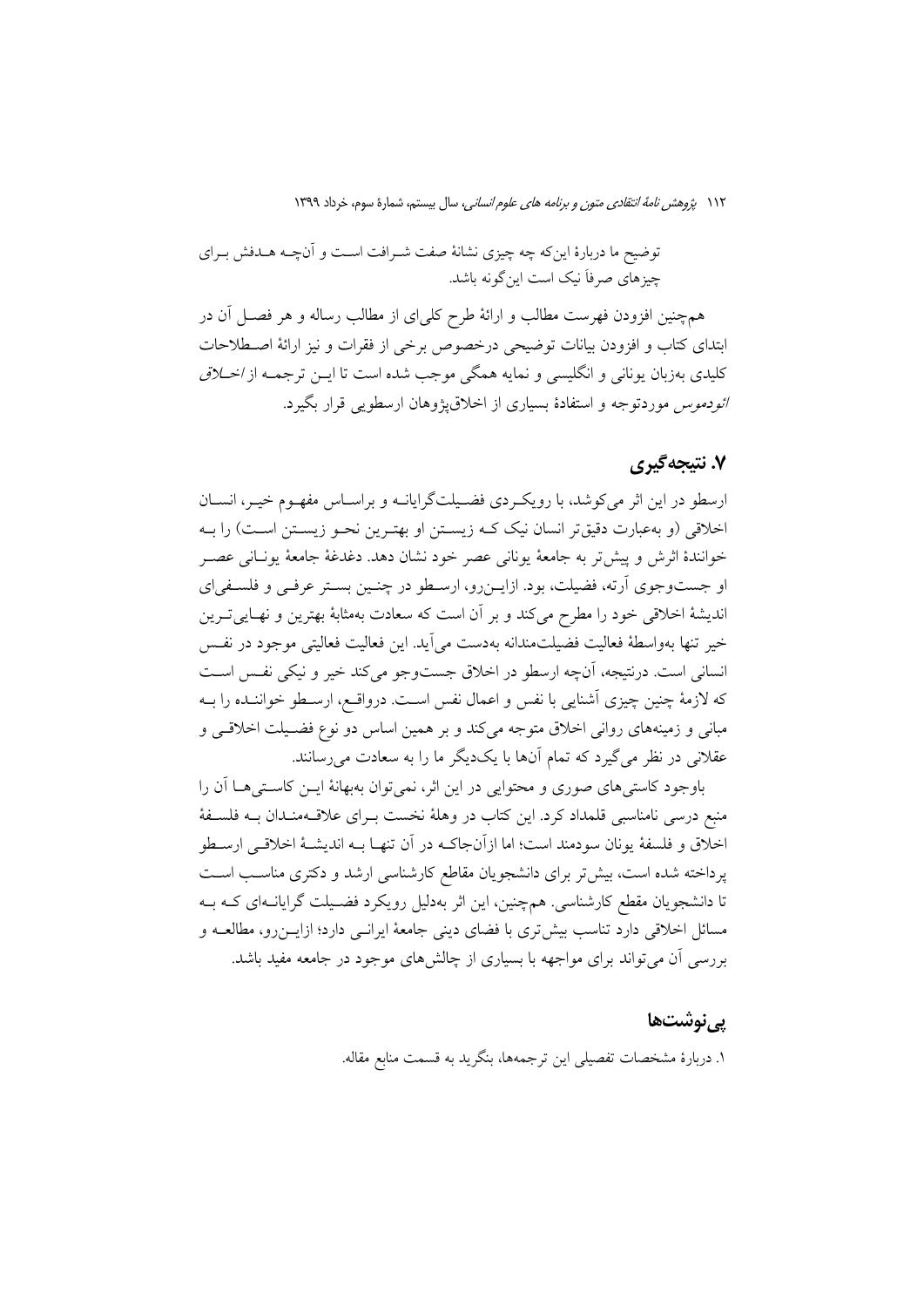- ۲. ایمانوئل بکَر (۱۷۸۵–۱۸۷۱) فیلسوف و منقد آلمانی و استاد دانشگاه برلین بود و ویراستاری آثــار كامل ارسطو را در آكادمى يووس در برلين برعهده داشت.
- ۳. از میان این چهار اثر اعتبار دو مورد نخست قطعی است. درمورد اعتبار دو مـورد دوم تردیــدهایی جدی وجود دارد، اما بههرحال هر چهار اثر در سنت ارسطویی نوشته شدهاند.
- ٤. برخلاف برخی اندیشمندان، مثلاً افلاطون که در جمهوری از عدالت میان اجزای گونــاگون نفــس در اندرون يک خرد سخن مي گويد.
- ٥. اين٤ه ارسطو نظامي اخلاقي را بريايهٔ «حد وسط» تأسيس كرده است يقيناً تازگي دارد، امــا آرمــان اعتدال و میانهروی و یرهیز از افراط و تفریط ســابقهٔ بســیار طــولانی در فرهنـگ یونــانی و ســایر فرهنگها دارد.
- ٦. تأثير انديشهٔ اخلاقي ارسطو را در نوشتههاي اسلامي، هرجا سخن از فضيلت بهمثابـهٔ حــد وســط میان افراط و تفریط بهمیان می]ید، بهروشنی مـیتـوان دیــد. البتــه بایــد در نظـر داشــت کــه ایــن اندیشهها بیش تر بر کتاب ا*خلاق نیکوماخوس* مبتنی اند، زیرا اندیشمندان اسلامی آشــنایی چنــدانی با *اخلاق ائودموسی ند*اشتهاند. ازاینرو تـأثیر ایــن اثــر بــهطـور غیرمســتقیم و از مجــرای *اخــلاق نیکوماخوس* بوده است که در مهم ترین و محوری تـرین بحـث خـود یعنـی سـعادت اشـتراکات زیادی با اَن دارد. در عالم اسلام یکی از کتابهایی که تحتتأثیر اندیشهٔ اخلاقـی ارســطو نوشــته شده است *تهذيب الاخلاق* ابن مسكويه است. ابن مسكويه در مطالعــات و يـــژوهش هــاي اخلاقــي خود از اندیشههای اخلاقی یونان و بهویژه تفکر افلاطونی ـــ ارســطویی متــأثر اســت و در کتــاب خود بارها از ارسطو نام می برد و قطعات فراوانی از او نقــل مــی کنــد. اثریــذیری ابــن.مســکویه از ارسطو در زمینهٔ اخلاق بیش از هرچیزی در بحث سعادت مشهود اسـت. او نیـز هماننـد ارسـطو سعادت را عمل به فضيلت تعريف مي كند و در تعريف فضيلت از الگوى حـد وسـط ارسـطويي بهره مي گيرد و مي نويسد: «فضيلت حد وسط دو طرف افراط و تفريط است … فضـيلت نهايـت دوری از رذایل است» (رازی ۱۳۸۱: ۳۸). البته، آنچه ارسطو در این اثر ارائه میکند بـا آنچــه در جامعهای اسلامی پذیرفته است از چند جهت فرق خواهد داشت و نباید بر این تصور باشـیم کـه آنها (دستکم در ظاهر امر) انطباق و سازگاری کامل با یکدیگر دارند. دستهای از این تفاوتهـا ناشي از اين واقعيت است كه «انسان خوب و سعادتمند» در دولتشــهر يونــاني (مــثلاً آتــن) بــا «انسان خوب و سعادتمند» در مدینهٔ دینی (و مشخصـاً مدینـهٔ اســلامی) فــرق دارد؛ و دســتهای دیگر به تفاوت در اصول و مبانی یونانی و اسلامی مربوط میشود که در کتب مربـوط بـه رابطـهٔ میان فلسفه و دین، بهنحوی مبسوط و در سدههای طـولانی، مطـرح و بحـث شـده اسـت؛ مـثلاً اخلاق ارسطو به زيست ما در اين جهان توجه مي كند و بس، درحالي كه شريعت اسلامي آخـرت را مهمتر از این جهان می شمارد.

٧. اين برخلاف آن چيزي است كه مثلاً اسپينوزا در كتا*ب اخلاق* خويش ارائه كرده است.